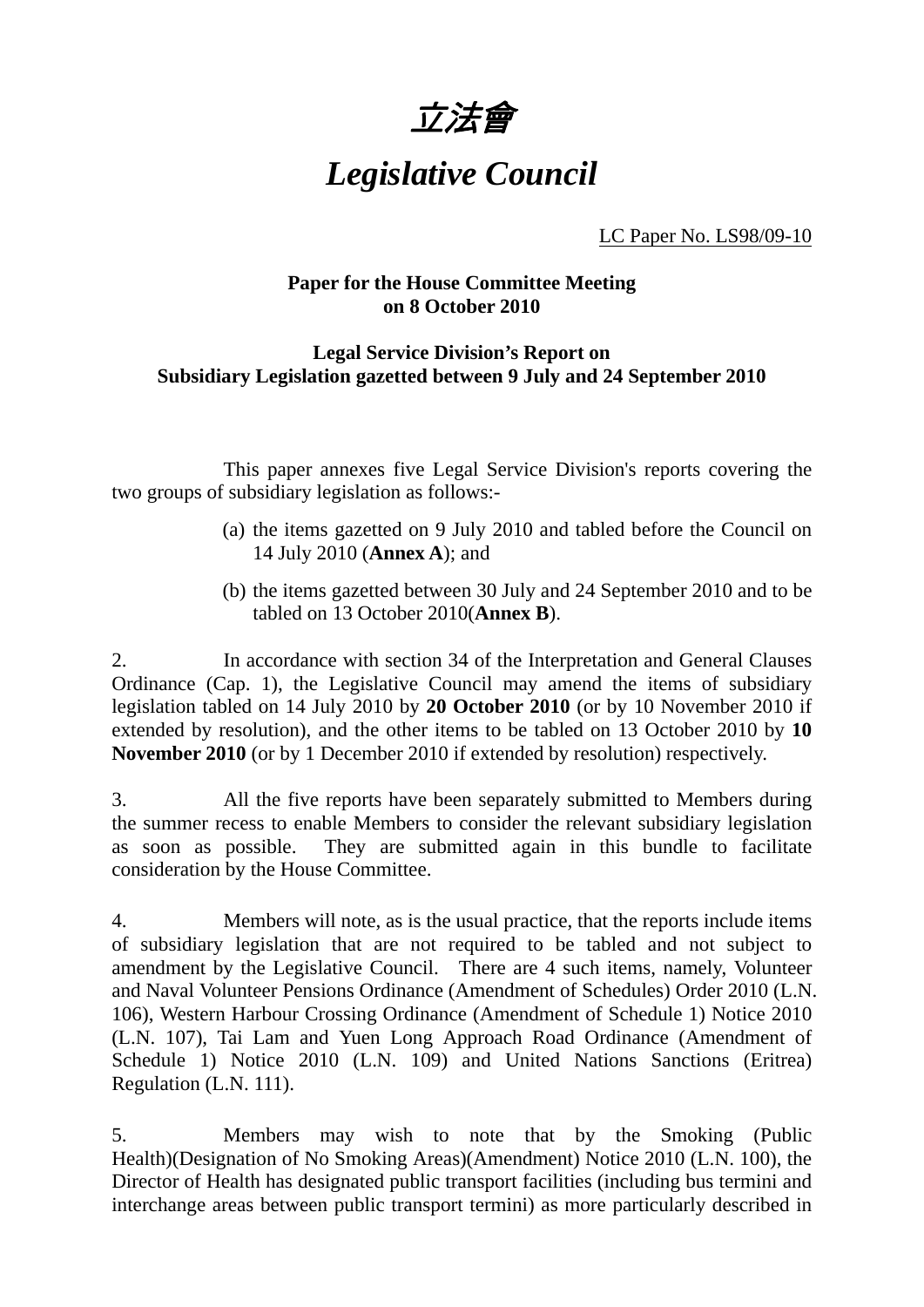the Notice to be no smoking areas. The report on the item is at paragraphs 23 to 28 of the report dated 6 August 2010 (LC Paper No. LS86/09-10(01)) (the Report).

6. Another item that Members may wish to note is the Genetically Modified Organisms (Documentation for Import and Export) Regulation (L.N. 96). The Regulation provides for detailed documentation requirements in relation to the import and export of genetically modified organisms (GMO) intended to be used for direct consumption as food or feed or for processing, for contained use or for release into environment. The report on the item is at paragraphs 1 to 7 of the Report.

7. Members may have noted that by the Mutual Legal Assistance in Criminal Matters (Italy) Order (Commencement) Notice (L.N. 108) the Secretary for Security appointed 14 August 2010 as the day on which the Mutual Legal Assistance in Criminal Matters (Italy) Order (Cap. 525 sub. leg. G) (the Italy Order) was to come into operation. The Italy Order was approved by the Legislative Council (LegCo) on 19 January 2000.

8. Members may recall that on 2 June 2010, the Director of Administration wrote to the Clerk to the House Committee agreeing to issue LegCo briefs on all subsidiary legislation with the exception of commencement notices, in respect of which the bureaux concerned would consider issuing LegCo briefs on a need basis. The Security Bureau has not issued LegCo brief on this Commencement Notice. Since there is a lapse of 10 years between the date of approval of the Italy Order and the date of its coming into operation, the Legal Service Division has written to the Security Bureau seeking an explanation. The Security Bureau, in response, has explained that Italy took time to ratify the bilateral arrangements (the Agreement) for mutual legal assistance in criminal matters between Hong Kong and Italy to which the Italy Order relates. The time required for ratification may vary from one jurisdiction to another and that the Italy Order and the Agreement have been thoroughly examined by LegCo. The Security Bureau further explained that it is their established practice not to issue a LegCo brief on a commencement notice.

9. The Secretariat has circulated to Members the issues of the Gazette which contain the subsidiary legislation covered by the reports in the usual manner. Members may also view the relevant issues of the Gazette at http://www.gld.gov.hk/egazette/.

10. No difficulties relating to the legal and drafting aspects of the items covered by the reports have been identified.

Encl

Prepared by Legal Service Division Legislative Council Secretariat 4 October 2010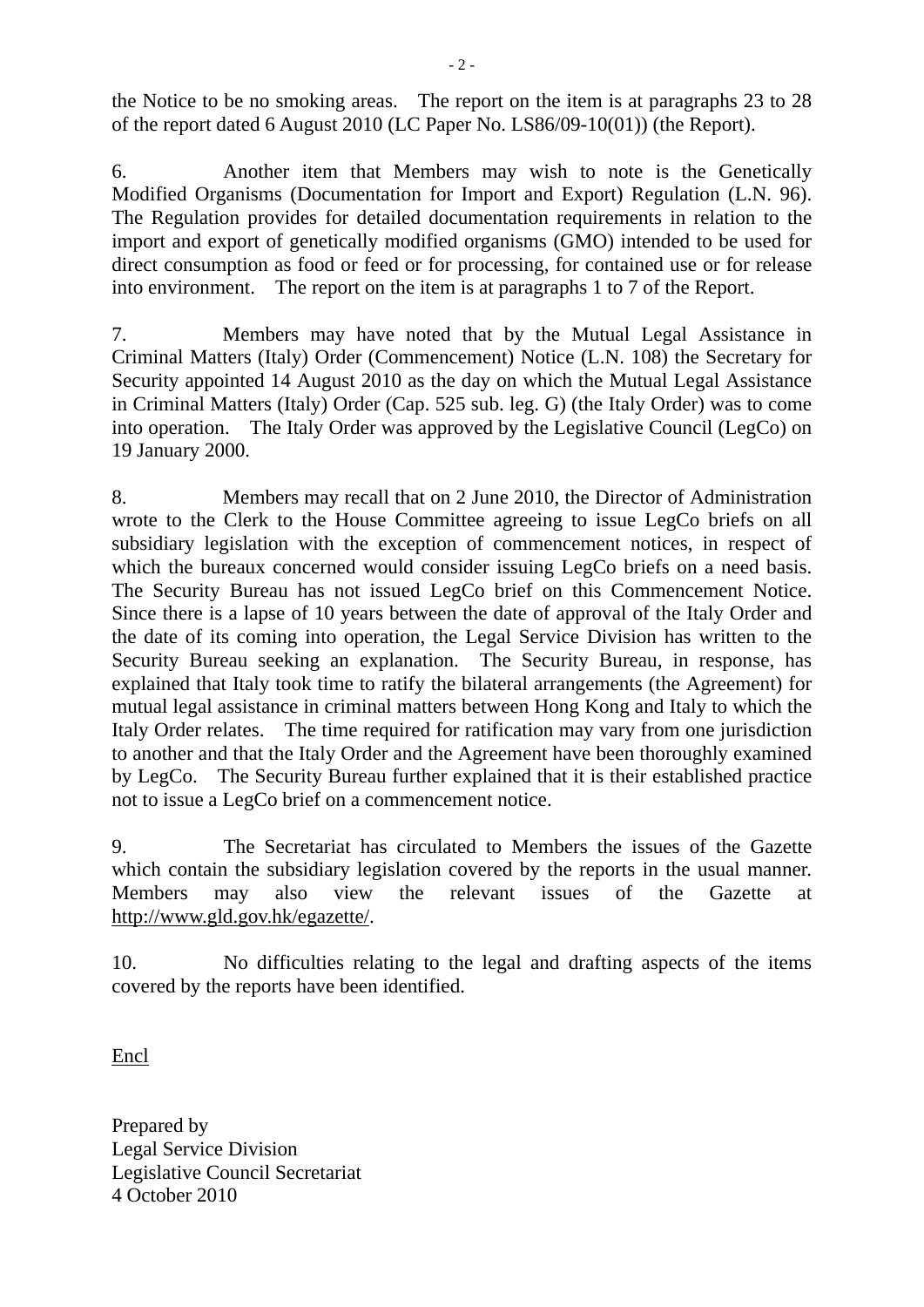### **Annex A**

# **Legal Service Division's Report on Subsidiary Legislation gazetted on 9 July 2010 and tabled in the Legislative Council on 14 July 2010**

| L.N. No | <b>Items</b>                                                                               |  |  |  |
|---------|--------------------------------------------------------------------------------------------|--|--|--|
| 96      | Genetically Modified Organisms (Documentation for Import and Export)<br>Regulation         |  |  |  |
| 97      | Intercountry Adoption (Contracting States) Order 2010                                      |  |  |  |
| 98      | Port Control (Public Cargo Working Area) Order 2010                                        |  |  |  |
| 99      | Employees Retraining Ordinance (Amendment of Schedule 2) (No. 3)<br>Notice 2010            |  |  |  |
| 100     | (Public Health) (Designation of No Smoking<br>Smoking<br>Areas)<br>(Amendment) Notice 2010 |  |  |  |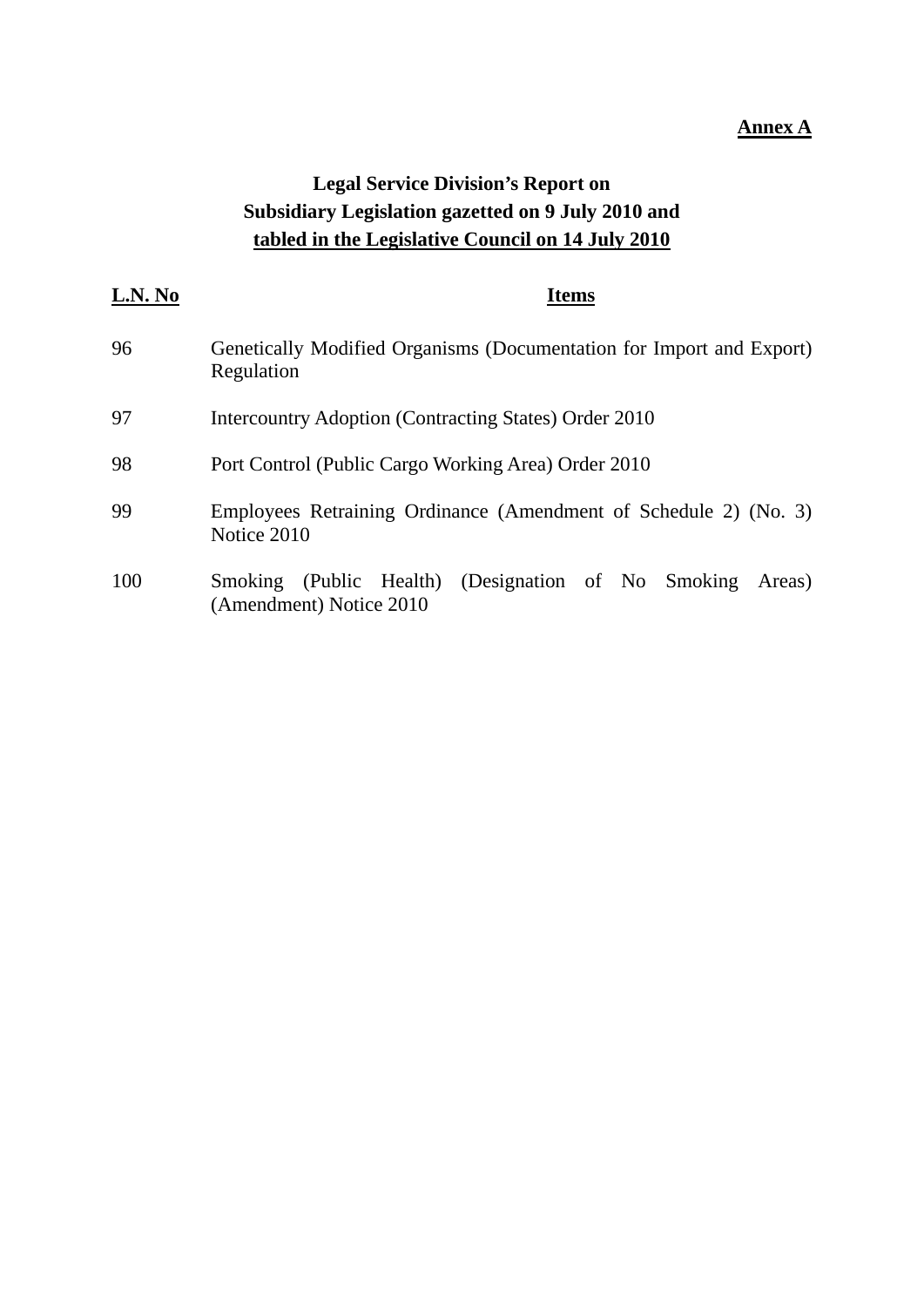# **Annex B**

# **Legal Service Division's Reports on Subsidiary Legislation gazetted between 30 July 2010 and 24 September 2010 and to be tabled in the Legislative Council on 13 October 2010**

| L.N. No | Items                                                                                         |
|---------|-----------------------------------------------------------------------------------------------|
| $*106$  | Volunteer and Naval Volunteer Pensions Ordinance (Amendment of<br>Schedules) Order 2010       |
| $*107$  | Western Harbour Crossing Ordinance (Replacement of Schedule 1)<br>Notice 2010                 |
| 108     | Mutual Legal Assistance in Criminal Matters<br>(Italy)<br>Order<br>(Commencement) Notice      |
| $*109$  | Tai Lam Tunnel and Yuen Long Approach Road Ordinance (Amendment<br>of Schedule 1) Notice 2010 |
| 110     | Toys and Children's Products Safety Ordinance (Amendment of<br>Schedule 2) Notice 2010        |
| $*111$  | <b>United Nations Sanctions (Eritrea) Regulation</b>                                          |

\*Legal Notices not required to be tabled and not subject to amendment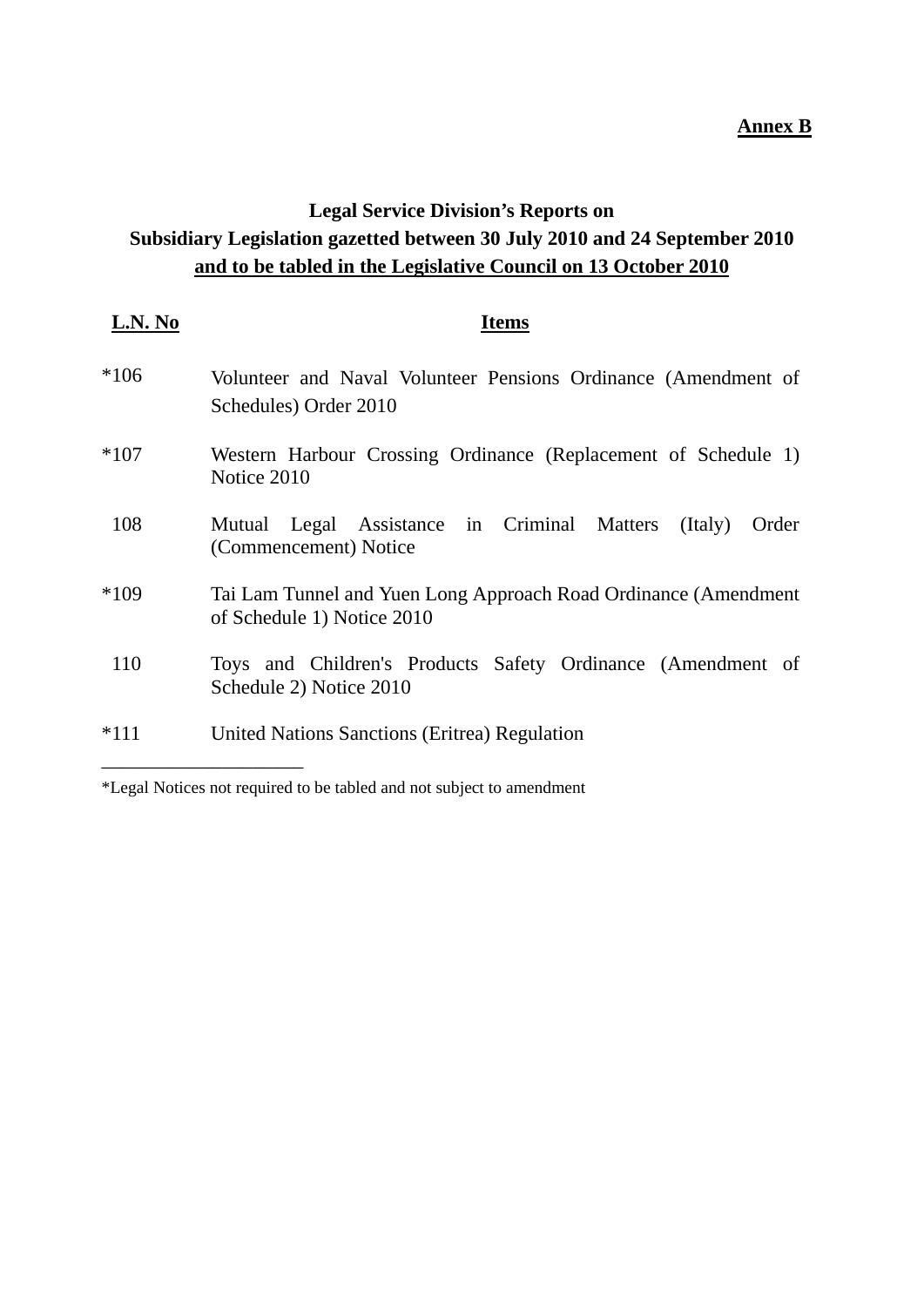

# *Legislative Council*

LC Paper No. LS86/09-10(01)

# **Legal Service Division Report on Subsidiary Legislation Gazetted on 9 July 2010**

| <b>Date of tabling in LegCo</b> : $14$ July 2010 |                                                                                                     |
|--------------------------------------------------|-----------------------------------------------------------------------------------------------------|
|                                                  | <b>Amendment to be made by :</b> 20 October 2010 (or 10 November 2010 if<br>extended by resolution) |

# **Genetically Modified Organisms (Control of Release) Ordinance (7 of 2010) Genetically Modified Organisms (Documentation for Import and Export) Regulation (L.N. 96)**

 The Genetically Modified Organisms (Control of Release) Ordinance (7 of 2010) (the Ordinance) was enacted in March 2010 to give effect to the Cartagena Protocol on Biosafety (the Protocol) to the Convention on Biological Diversity done at Montreal on 29 January 2000 (the Convention). The Protocol aims to ensure the safe transfer, handling, storage and use of genetically modified organisms (GMOs).

2. Section 26(1) of the Ordinance provides that GMOs intended for direct consumption as food or feed or for processing (GMOs-FFP), GMOs intended for contained use<sup>1</sup> and GMOs intended for release into the environment must be accompanied by certain documents when being imported into or exported from Hong Kong. A person who imports or exports the GMOs without complying with the documentation requirements (which are to be prescribed by regulations made under section 50(1)(a) of the Ordinance) commits an offence and is liable to a fine at level 3 (i.e. \$10,000). However, such requirements do not apply if the GMOs-FFP or GMOs intended for contained use are imported or exported in a lot together with other living organisms and are unintentionally mixed with those other living organisms, and the percentage of the quantity of the GMOs to the total quantity of living organisms in the lot does not exceed the prescribed percentage. "Prescribed percentage" means the percentage prescribed by regulations made under section 50(1)(b) of the Ordinance, or 0% if no percentage is prescribed.

 $\overline{a}$ 

<sup>&</sup>lt;sup>1</sup> Under section 3(2) of the Ordinance, a GMO is in contained use if it is involved in an operation that is undertaken within a facility, installation or other physical barrier, and it is controlled by specific measures that effectively limit its contact with, and its impact on, the environment.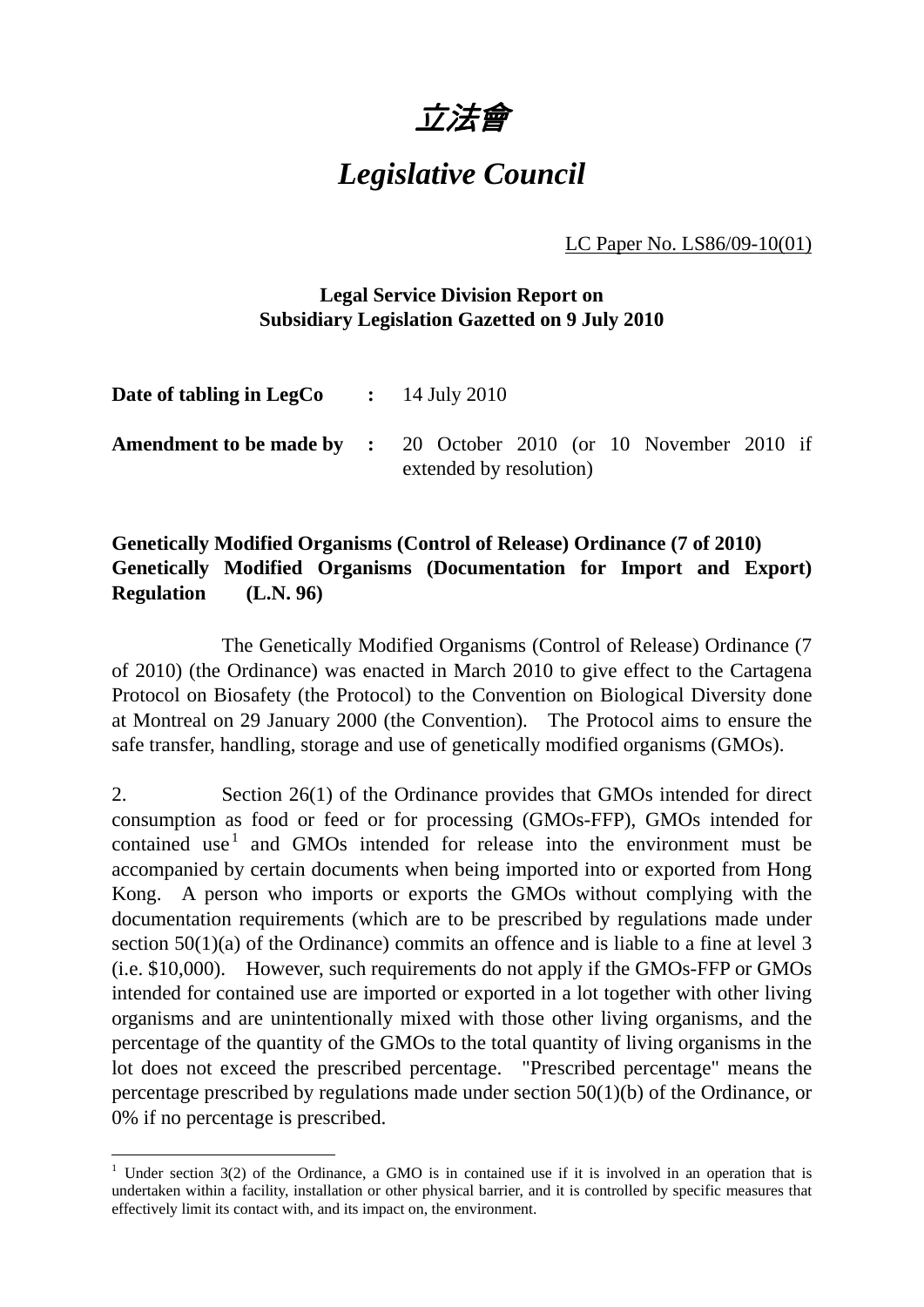3. L.N. 96 is made by the Secretary for the Environment under section 50(1) of the Ordinance to provide for the detailed documentation requirements in relation to the import and export of GMOs intended to be used for the purposes set out in section 26(1) of the Ordinance. The documentation requirements are summarized below:

- (a) section 3 enumerates the documentation requirements in relation to the import and export of GMOs-FFP;
- (b) section 4 describes the documents required for the import and export of GMOs intended for contained use; and
- (c) section 5 identifies the documents required for the import and export of GMOs intended for release into the environment.

According to paragraph 6 of the LegCo Brief (File Ref: EPD CR 9/15/26 Pt. 5) issued by the Environmental Protection Department and Agriculture, Fisheries and Conservation Department in July 2010, these documentation requirements follow closely those set out in Article 18.2 of the Protocol and two decisions made by the Parties in their conferences (BS-I/6 and BS-III/10). The Administration has clarified that sections 3 to 5 impose different documentation requirements for the three categories of GMOs because the detailed documentation requirements set out in BS-III/10 in respect of GMOs-FFP are slightly different from those under BS-I/6 relating to GMOs intended for contained use and for release into the environment. Administrative guidelines will be prepared for the documentation requirements and uploaded to the online GMO Register for public viewing.

4. Under section 6 of L.N. 96, the prescribed percentage in relation to GMOs-FFP is 5%. In other words, if the percentage of GMOs-FFP in a shipment of living organisms does not exceed 5%, the shipment is not required to be accompanied by the documents set out in section 3. According to paragraph 8 of the LegCo Brief, this is in line with the thresholds adopted by other Parties to the Protocol, such as Japan, Indonesia, Philippines and Thailand, under their regulatory framework for the adventitious presence of GMOs for triggering the documentation requirements.

5. No percentage is prescribed in relation to GMOs intended for contained use, which means that the prescribed percentage is 0%. According to paragraph 9 of the LegCo Brief, GMOs intended for contained use are unlikely to be mixed with other organisms unintentionally because they are generally for scientific research purposes, and for this reason, no adventitious presence of GMOs intended for contained use is proposed. The Administration also recommends a zero tolerance for the adventitious presence of GMOs intended to be released to the environment, which has also been adopted by many Parties to the Protocol, such as the Mainland, the European Union and South Korea. Members may refer to the LegCo Brief for further information.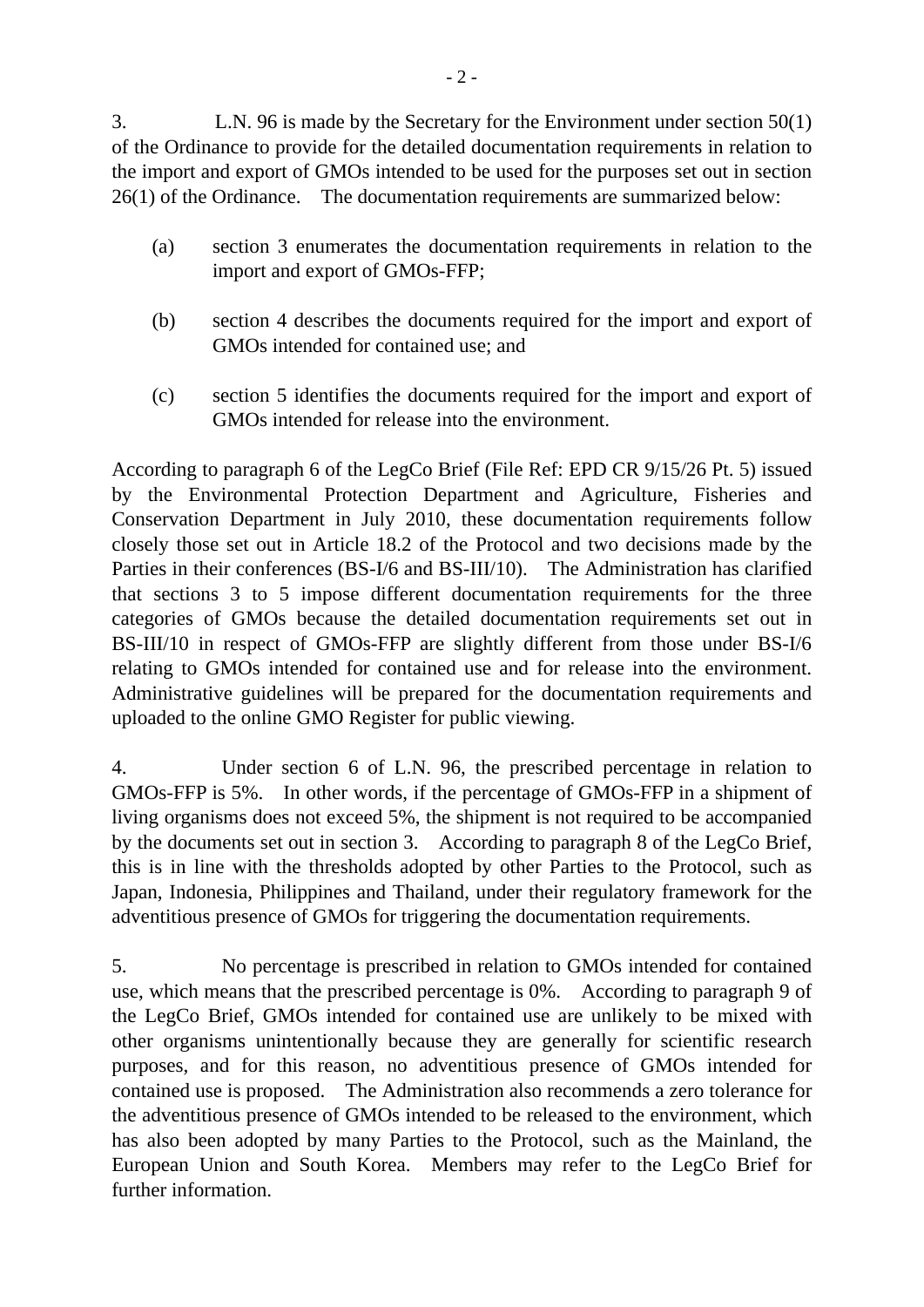6. The proposed extension of the Protocol to Hong Kong was discussed at the meeting of the Panel on Environmental Affairs held on 30 March 2009. The Panel generally supported more control on the release of GMOs into the environment. In the course of deliberations, members questioned whether the Administration had consulted parties likely to be affected by the proposed extension and whether the Administration had conducted studies on the growing and breeding of GMOs in local vegetable and fish farms. According to paragraph 15 of the LegCo Brief, two consultation meetings were held on 26 February 2010 and 5 March 2010 to brief relevant stakeholders (including traders, food and beverage producers, medicine manufacturers, academics and green groups) on the proposed documentation requirements and to collect their views. According to paragraph 16 of the LegCo Brief, comments and concerns received during consultation had been taken into account in finalising L.N. 96.

7. As the Administration is still seeking the agreement of the Central People's Government to initiate the required procedures to extend the Convention and the Protocol to Hong Kong, the Ordinance, as well as L.N. 96, will come into operation on a day to be appointed by the Secretary for the Environment by notice published in the Gazette.

# **Adoption Ordinance (Cap. 290) Intercountry Adoption (Contracting States) Order (Cap. 290 sub. leg. C) Intercountry Adoption (Contracting States) Order 2010 (L.N. 97)**

8. The Convention on Protection of Children and Co-operation in respect of Intercountry Adoption done at the Hague on 29 May 1993 (the Convention) sets out a framework for international cooperation in intercountry adoptions to protect the best interests of the children involved. The Convention entered into force for China on 1 January 2006. In Hong Kong, the Convention is given effect by Part 5 (sections 20A to 20J) of the Adoption Ordinance (Cap. 290). Under section 20D of the Ordinance, the Secretary for Labour and Welfare (SLW) may, by order published in the Gazette, declare that a State is a Contracting State to the Convention and specify the date of the coming into effect of the Convention between Hong Kong and the State.

9. The Republic of Cape Verde (Cape Verde) and the Togolese Republic (Togo) acceded to the Convention on 4 September and 12 October 2009 respectively. Under Article 46(2) of the Convention, the Convention enters into force for an acceding State on the first day of the month following the expiration of three months after the deposit of its instrument of accession. In accordance with that Article, the Convention came into force for Cape Verde and Togo on 1 January 2010 and 1 February 2010 respectively.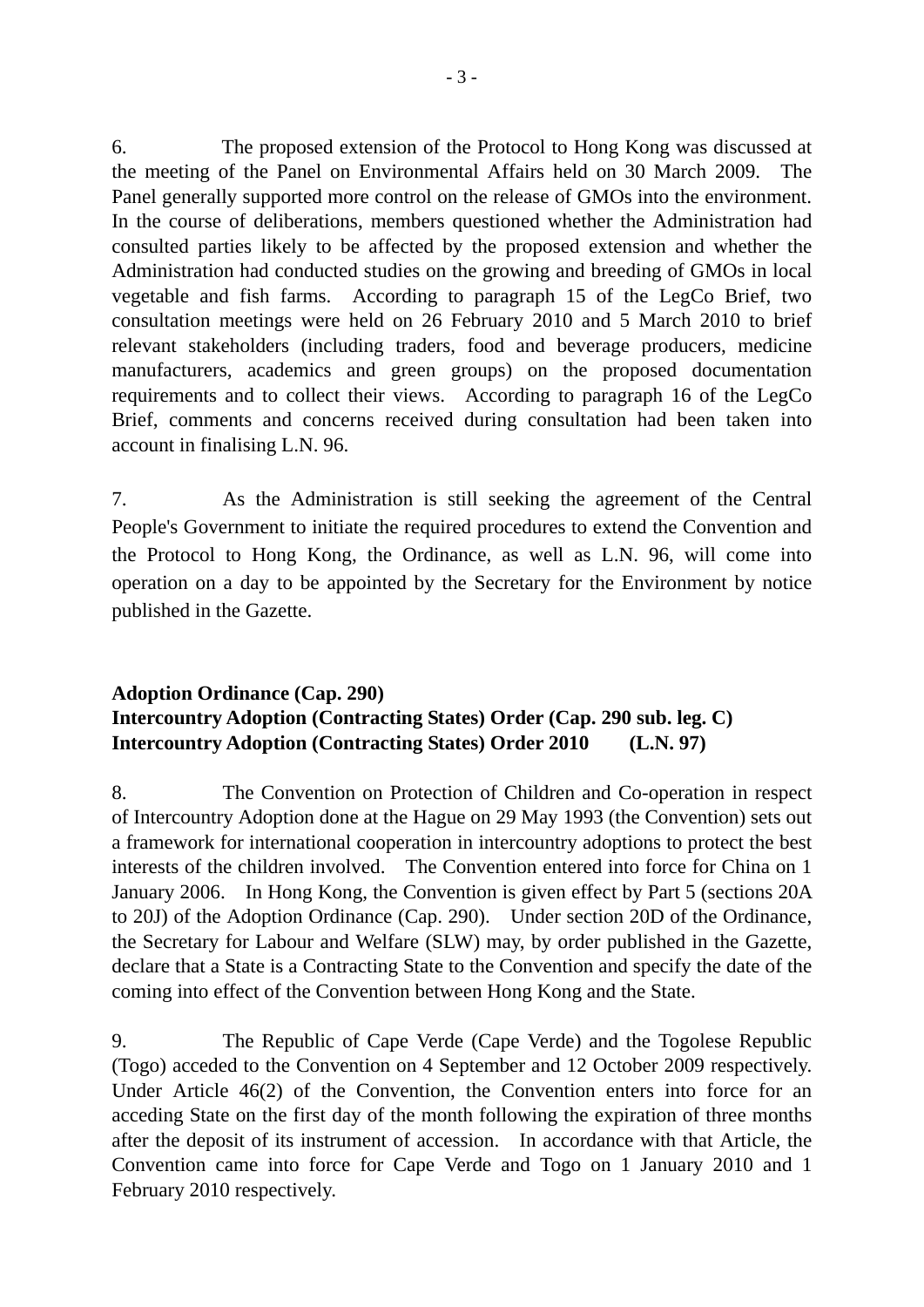10. By L.N. 97 made under section 20D of the Adoption Ordinance, SLW declares Cape Verde and Togo to be Contracting States, and that the Convention came into effect:

- (a) between Hong Kong and Cape Verde on 1 January 2010; and
- (b) between Hong Kong and Togo on 1 February 2010.

11. Consequential amendments are also made to Part 1 of the Schedule to the Intercountry Adoption (Contracting States) Order (Cap. 290 sub. leg. C) to add Cape Verde and Togo to the list of Contracting States so that the Convention applies to an adoption between Hong Kong and either of those two states in relation to an application made pursuant to the Convention.

12. The Panel on Welfare Services has not been consulted on L.N. 97.

13. Members may refer to the LegCo Brief (File Ref: LWB CR 1/5691/00) issued by the Labour and Welfare Bureau on 7 July 2010 for further information.

# **Port Control (Cargo Working Areas) Ordinance (Cap. 81) Port Control (Public Cargo Working Area) (Consolidation) Order (Cap. 81 sub. leg. B)**

**Port Control (Public Cargo Working Area) Order 2010 (L.N. 98)** 

14. Section 3(1) of the Port Control (Cargo Working Areas) Ordinance (Cap. 81) empowers the Secretary for Transport and Housing (STH) to declare any area of unleased Government land and any adjoining area of water to be a public cargo working area (PCWA). The Western District PCWA was established in 1981. Its present boundaries covering an area of approximately 40,200 square metres were declared under the Port Control (Public Cargo Working Area) (No. 5) Order 1998 (L.N. 58 of 1998) (the 1998 Order) and are re-stated in section 7 of the Port Control (Public Cargo Working Area) (Consolidation) Order (Cap. 81 sub. leg. B) (the Consolidation Order).

15. According to paragraph 3 of the LegCo Brief (File Ref: MA 40/4) issued by the Transport and Housing Bureau on 7 July 2010, a small area (7,500 square metres) (the Area) of the Western District PCWA is needed as a barging point for transporting excavated materials to Government reception facilities to facilitate the construction of the Western Island Line (WIL). The Area is expected to be reverted as being part of the Western District PCWA in August 2014.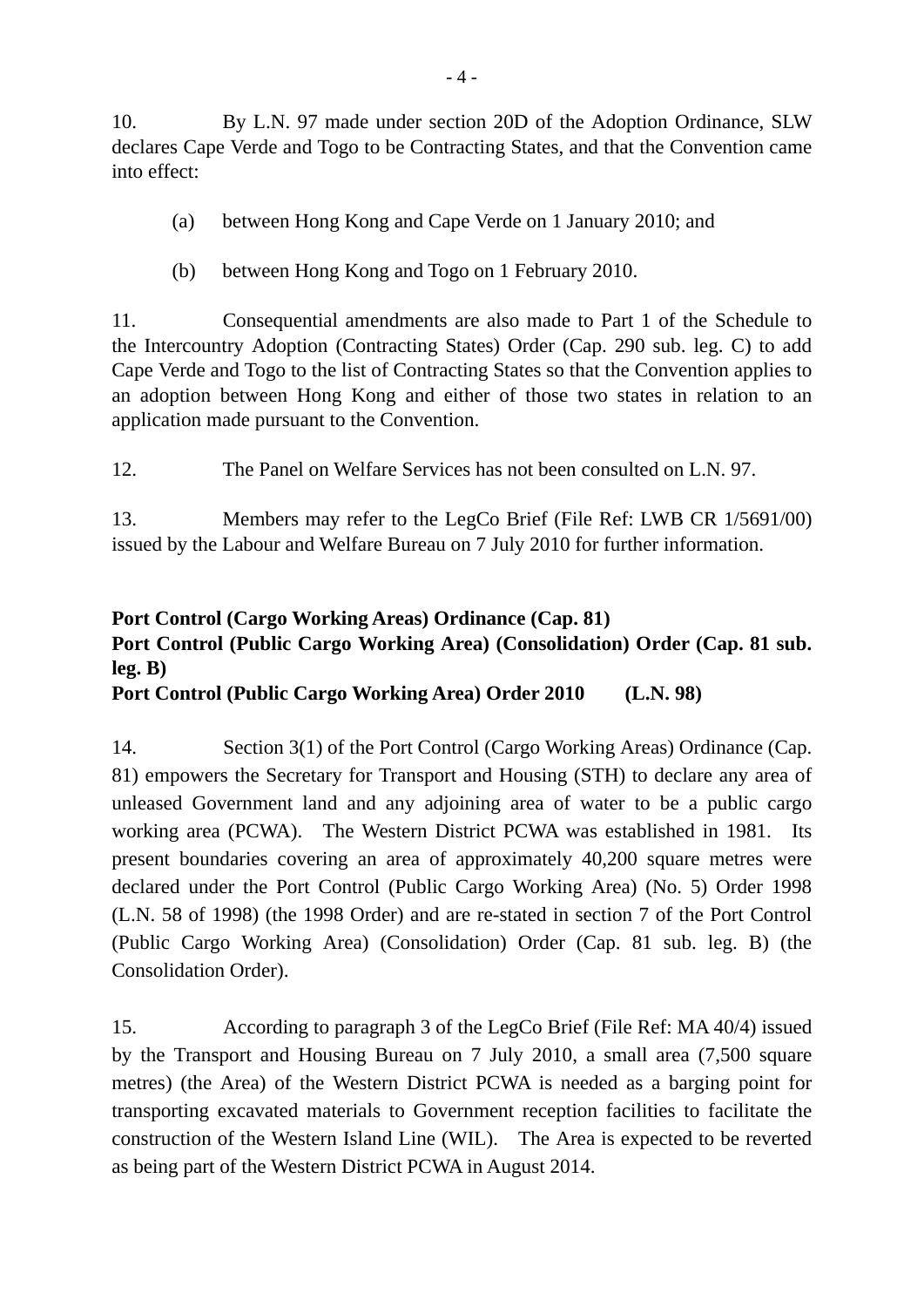16. L.N. 98 is made by STH under section 3(1) of Cap. 81 to declare the new boundaries of the Western District PCWA and to repeal the 1998 Order and section 7 of the Consolidation Order. With the revised boundaries, the size of the Western District PCWA will be reduced to approximately 32,700 square metres with a usable sea frontage of 880 metres. According to paragraph 6 the LegCo Brief, the new boundaries of the Western District PCWA should have little impact on the daily operation of the existing cargo operators.

17. The Subcommittee on Matters Relating to Railways under the LegCo Panel on Transport discussed the WIL project on 30 March and 9 November 2007. According to paragraph 8 of the LegCo Brief, when the Subcommittee was briefed on the WIL project in 2007, members were informed of the proposed temporary release of the Area from the Western District PWCA. Cargo operators including those operating at the Western District PCWA were consulted in 2007. The Central & Western District Council also received regular reports from the Government and the MTR Corporation Limited on the construction of the WIL. They all raised no objection to the proposal. Members may refer to the LegCo Brief for further details.

18. L.N. 98 will come into operation on 13 November 2010.

# **Employees Retraining Ordinance (Cap. 423)**

# **Employees Retraining Ordinance (Amendment of Schedule 2) (No. 3) Notice 2010 (L.N. 99)**

19. Schedule 2 to the Employees Retraining Ordinance (Cap. 423) (ERO) contains a list of training bodies that may provide or conduct retraining courses for the purposes of the ERO.

20. By L.N. 99 made by the Employees Retraining Board (the Board) under section 31(2) of the ERO, Schedule 2 to the ERO is amended to add the following six bodies to the list:

- (a) YMCA College of Careers;
- (b) The Cantonese Opera Academy of Hong Kong Limited;
- (c) Hong Kong Massage & Physiotherapy Professional General Union;
- (d) Social Resources Development Institute;
- (e) Kwun Tong Vocational Training Centre; and
- (f) Travel Industry Council of Hong Kong.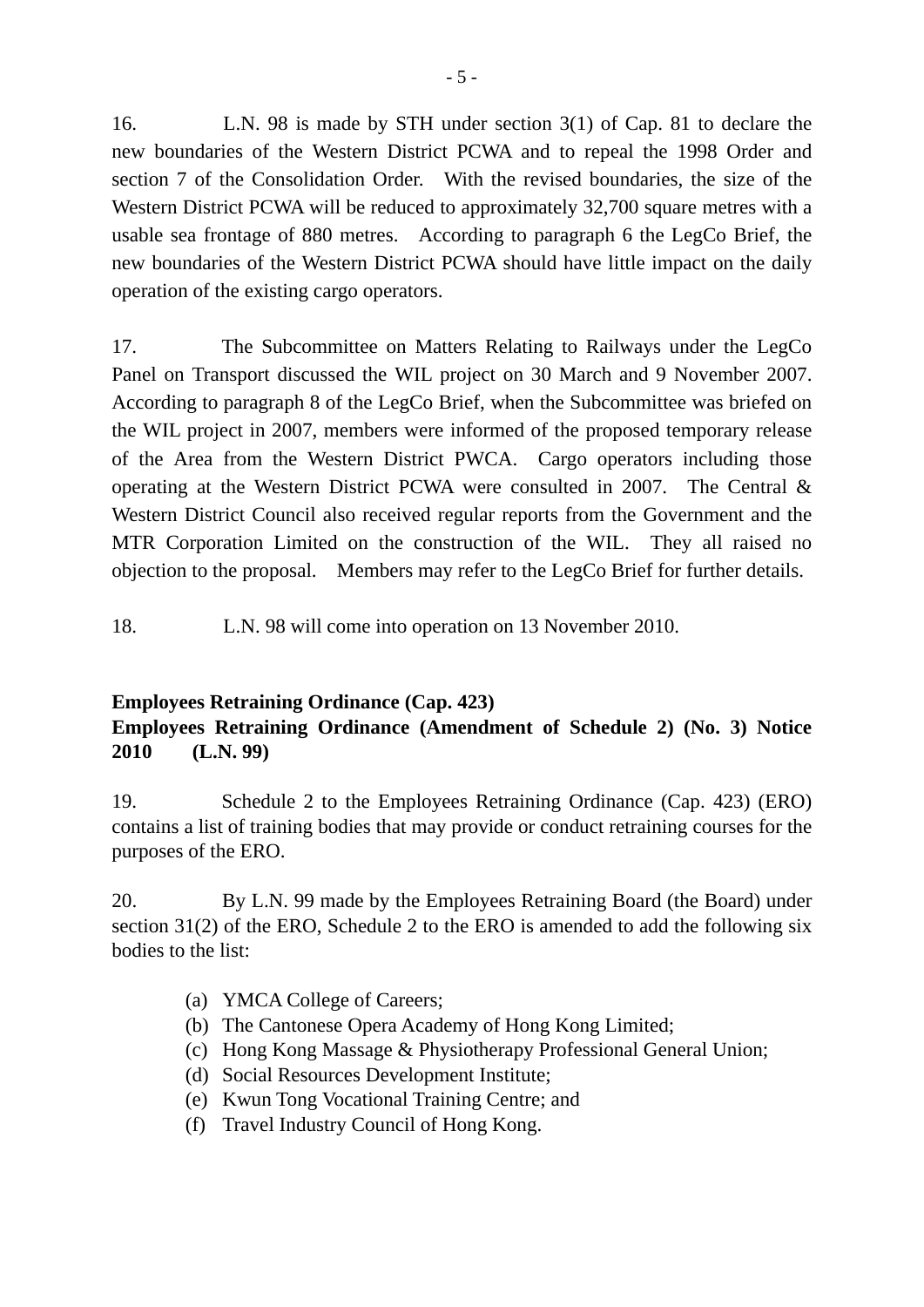21. According to paragraphs 9 and 10 of the LegCo Brief (File Ref: ERB/D/LEGAL/001(3)) issued by the Employees Retraining Board Executive Office on 6 July 2010, the Board is of the view that the six bodies all possess extensive experience in providing education and vocational training in their respective service areas. While YMCA College of Careers is appointed as a "Training Body of General Service Areas" to offer placement-tied and non-placement-tied training courses under the "Manpower Development Scheme" launched in mid-2008, the other five training providers are appointed as "Training Bodies of Specific Service Areas" to offer non-placement-tied training courses under the "Skills Upgrading Scheme Plus" introduced in July 2009. Members may refer to the LegCo Brief for further details.

22. L.N. 99 came into operation upon gazettal on 9 July 2010.

# **Smoking (Public Health) Ordinance (Cap. 371)**

**Smoking (Public Health) (Designation of No Smoking Areas) Notice (Cap. 371 sub. leg. D)** 

**Smoking (Public Health) (Designation of No Smoking Areas) (Amendment) Notice 2010 (L.N. 100)** 

23. Section 3(1AB) of the Smoking (Public Health) Ordinance (Cap. 371) (SPHO) empowers the Director of Health (DH) to designate as a no smoking area (NSA) the whole or a part of:

- (a) any area that consists of the termini of two or more modes of public transport and is used for effecting and facilitating interchange between them; or
- (b) any bus terminus of more than one specified route as defined in section 2 of the Public Bus Services Ordinance (Cap. 230).

Each of these public transport interchanges and bus termini is referred to as a "public transport facility" in the Smoking (Public Health) (Designation of No Smoking Areas) Notice (Cap. 371 sub. leg. D) (the Designation Notice).

24. Under section 7(1) of the SPHO, any person who smokes or carries a lighted cigarette, cigar or pipe in an NSA commits an offence and is liable on summary conviction to a fine of \$5,000. Smoking in an NSA is also a scheduled offence in respect of which a public officer may give the offender a notice under section 3 of the Fixed Penalty (Smoking Offences) Ordinance (Cap. 600) offering him an opportunity to discharge his liability to conviction by payment of a fixed penalty (currently fixed at \$1,500) within 21 days from the date of the notice.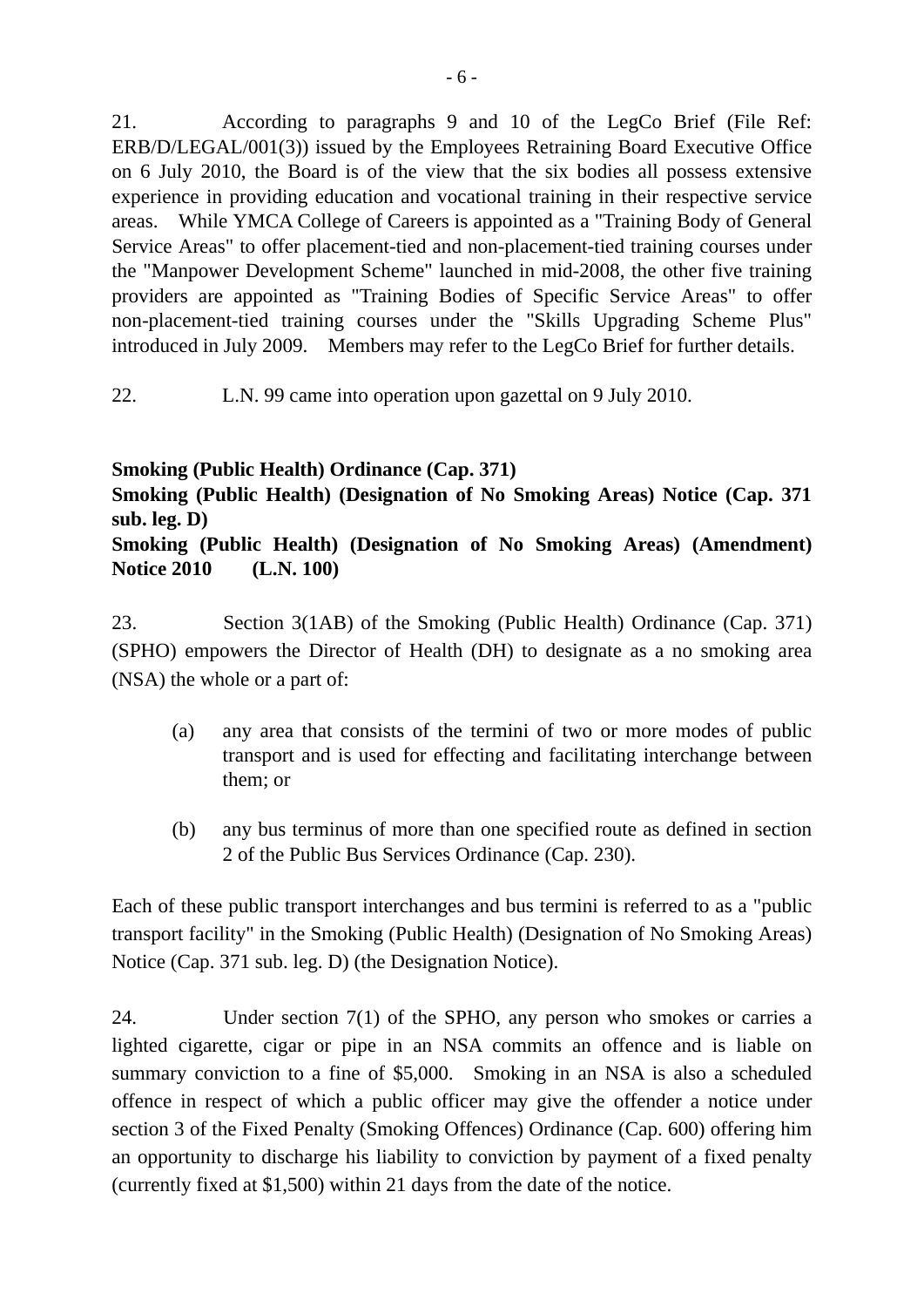25. According to paragraph 5 of the LegCo Brief (no file reference provided) issued by the Food and Health Bureau in July 2010, a total of 91 public transport facilities (48 with superstructures and 43 indoor ones) were designated as NSAs on 1 September 2009 and compliance with the smoking ban at these NSAs has been satisfactory.

26. In a further effort to ban smoking in public places, L.N. 100 amends the Schedule to the Designation Notice to add a total of 131 public transport facilities (including 129 which are open-air) as designated NSAs under section 3(1AB) of the SPHO. The actual boundaries of the NSAs in these public transport facilities are delineated on respective plans signed by DH on 30 June 2010 and deposited in the Land Registry. Geographically, these 131 public transport facilities are distributed as follows: 28 on Hong Kong Island, 32 in Kowloon and 71 in the New Territories.

27. According to paragraph 13 of the LegCo Brief, the District Councils have been consulted on the proposal to designate NSAs in open-air public transport facilities and they support the proposal. The LegCo Panel on Health Services was consulted at its meeting held on 12 April 2010. While some members urged the Administration to clearly delineate the NSAs to avoid disputes, others questioned the feasibility of clearly demarcating NSAs in an open-air environment. Members may refer to the minutes of the meeting (LC Paper No. CB(2)1466/09-10) for further details.

28. L.N. 100 will come into operation on 1 December 2010.

29. No difficulties have been observed in the legal and drafting aspects of the above items of subsidiary legislation.

Prepared by

LOO Chi-pong, Bonny Assistant Legal Adviser Legislative Council Secretariat 6 August 2010

LS/S/33/09-10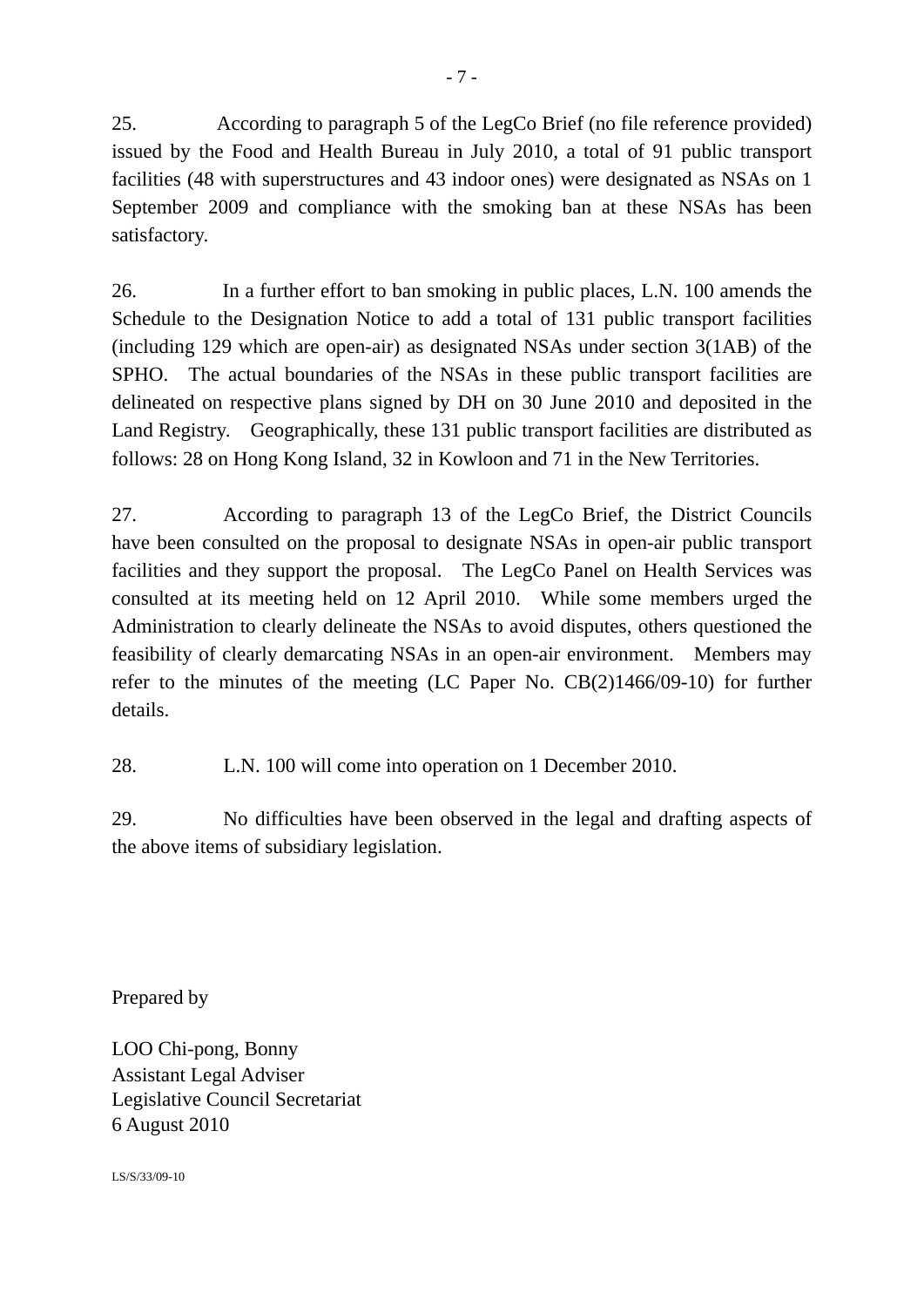

LC Paper No. LS87/09-10(01)

# **Legal Service Division Report on Subsidiary Legislation Gazetted on 30 July 2010**

# **LEGAL NOTICES NOT REQUIRED TO BE TABLED AND NOT SUBJECT TO AMENDMENT**

# **Volunteer and Naval Volunteer Pensions Ordinance (Cap. 202) Volunteer and Naval Volunteer Pensions Ordinance (Amendment of Schedules) Order 2010 (L.N. 106)**

 The Order is made by the Secretary for Labour and Welfare under section 35(2) of the Volunteer and Naval Volunteer Pensions Ordinance (Cap. 202) (the Ordinance). The Order amends Schedules 3 to 8 to the Ordinance to adjust the amounts for the payment of pensions, gratuities and other allowances under the Ordinance to the officers and volunteers of the Hong Kong Volunteer Defence Corps and members of the Hong Kong Naval Volunteer Force who fought in Hong Kong during the Second World War and their surviving spouses. Under section 35(2) of the Ordinance, the amounts are adjusted in accordance with the percentage of increase declared in a notice made under section 4(1C) of the Pensions (Increase) Ordinance (Cap. 305) (PIO).

2. Section 35(5) provides that section 34 of the Interpretation and General Clauses Ordinance (Cap. 1) does not apply to an order made under section 35(2) of the Ordinance. Accordingly, the Order is not required to be tabled in the Legislative Council and is not subject to amendment.

3. By the Declaration of Increase in Pensions Notice 2010 (L.N. 73 of 2010) (the DIP Notice) gazetted on 4 June 2010 made under PIO, an increase of 0.8% is declared in respect of a basic pension with effect from 1 April 2010 in accordance with the percentage of increase in the average monthly Consumer Price Index (A) (the Average Index) of the 12 months ending on 31 March 2010 over the Average Index of the immediately preceding 12 months. Accordingly, pursuant to the Order, the amounts set out in Schedules 3 to 8 to the Ordinance are adjusted in accordance with the percentage of increase (0.8%) in respect of a basic pension declared in the DIP Notice. The relevant amounts were last revised in 2009 (L.N. 175 of 2009).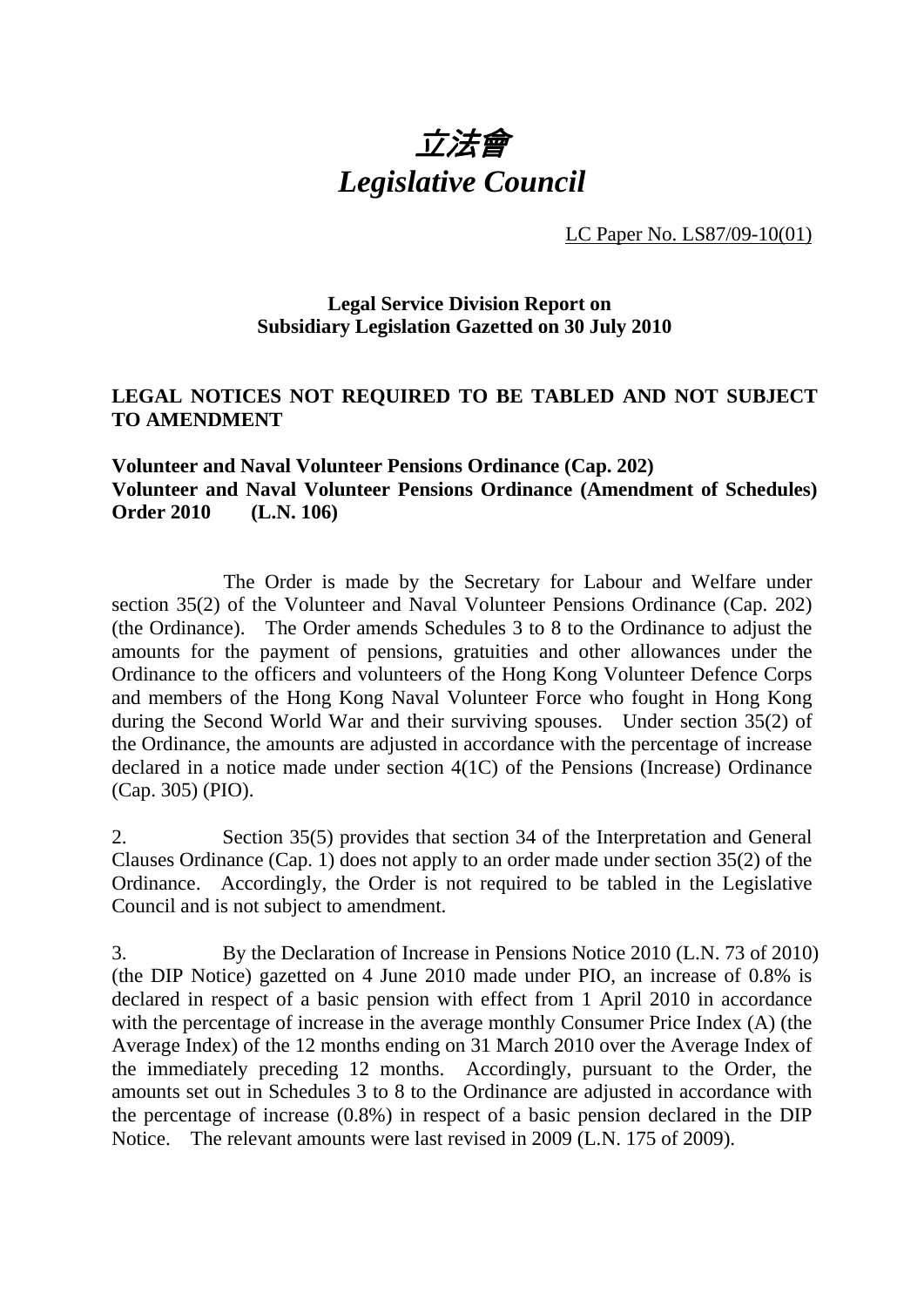4. Section 35(4) of the Ordinance provides that an order made under section 35(2) shall take effect on the same date as specified in the relevant notice made under PIO. As mentioned in paragraph 3 above, the DIP Notice comes into effect from 1 April 2010. Accordingly, the Order is deemed to have come into operation on 1 April 2010.

5. The Panel on Welfare Services has not been consulted on the Order.

# **Western Harbour Crossing Ordinance (Cap. 436) Western Harbour Crossing Ordinance (Amendment of Schedule 1) Notice 2010 (L.N. 107)**

6. The Notice is made by the Commissioner for Transport under section 52(1) of the Western Harbour Crossing Ordinance (Cap. 436) (the Ordinance) to increase the tolls payable for the use of the Western Harbour Crossing by replacing Schedule 1 to the Ordinance specifying the new tolls. The Notice came into operation on 31 July 2010.

7. The Ordinance provides for a specified toll adjustment mechanism. Under section 45 of the Ordinance, the Western Harbour Tunnel Company Limited (the franchisee) may effect toll increase on six specified dates (i.e. 1 January 2001, 1 January 2005, 1 January 2009, 1 January 2013, 1 January 2017 and 1 January 2021) (anticipated toll increases) referred to in Schedule 4. However, under section 46(1), whenever the franchisee's net revenue in any year (not being a year ending immediately before a specified date) is less than the minimum estimated net revenue (MENR) for that year as specified in Schedule 5 to the Ordinance, the franchisee may apply to the Secretary for Transport and Housing (the Secretary) to give effect to the next anticipated toll increase. Under section 48(1), where the franchisee has given effect to all the anticipated toll increases and the net revenue of the franchisee in respect of any year before the expiry of the franchise period is less than the MENR for that year, the franchisee may apply to the Secretary to give effect to an additional toll increase. The maximum levels of increase in respect of different categories of vehicles, from the operating date up to 31 December 2010 or during the period of 13 years beginning on the operating date, are specified in Schedule 2 to the Ordinance.

8. Upon enquiry, the Administration indicated that the current statutory toll increases under the Notice is the  $9<sup>th</sup>$  statutory toll increase. The first 5 statutory toll increases were anticipated toll increases effected under section 46 of the Ordinance and the franchisee forfeited its right to effect the  $1<sup>st</sup>$  of the 6 anticipated toll increases. The recent 4 increases (including the current one under the Notice) were additional toll increases effected under section 48(1) of the Ordinance.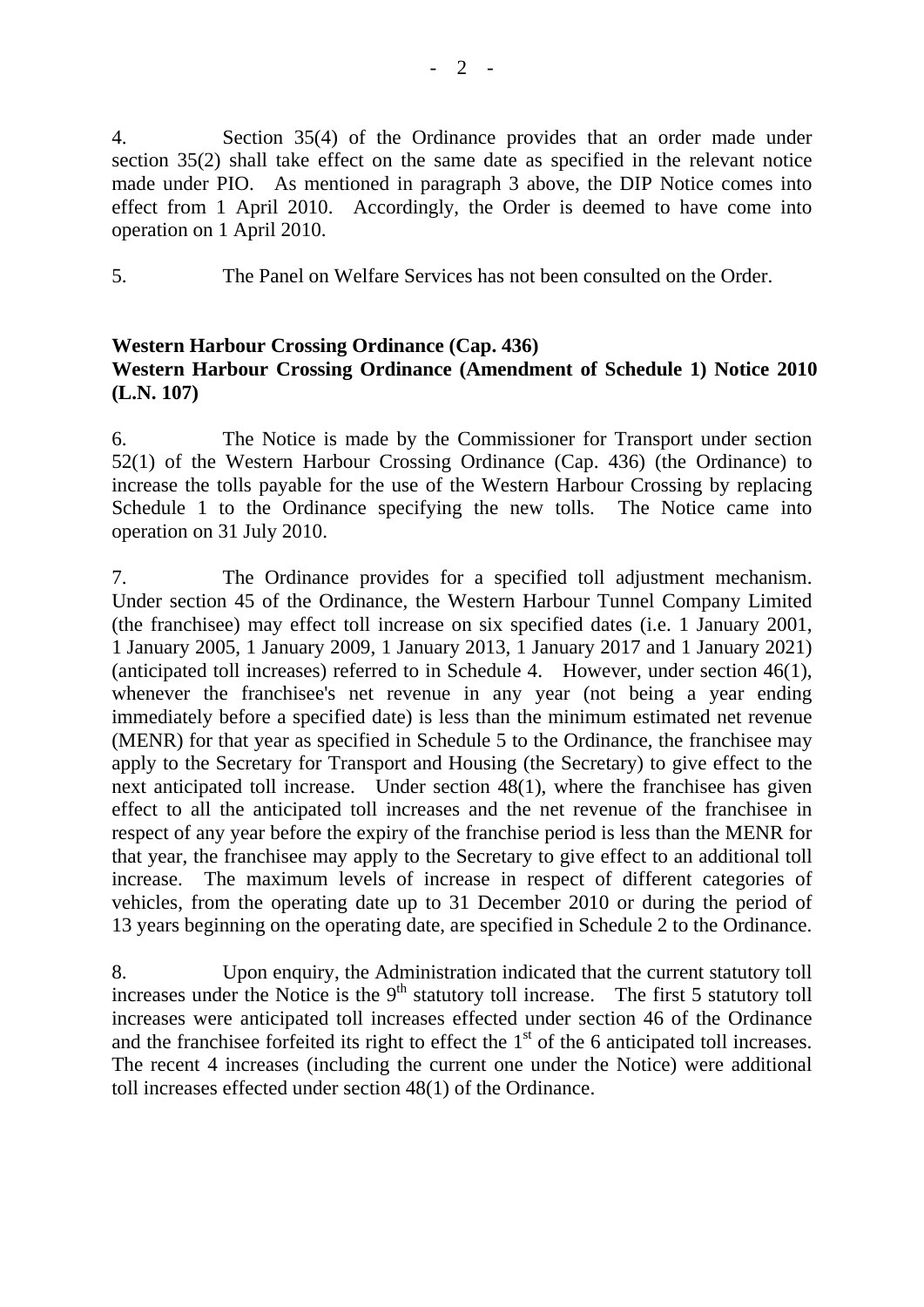9. Schedule 1 to the Ordinance specifies the Western Harbour Crossing tolls. Under section 52(1) of the Ordinance, when a toll is increased in accordance with the Ordinance and the project agreement, the Commissioner for Transport shall by notice published in the Gazette amend Schedule 1 to vary the relevant tolls. Section 52(2) stipulates that the franchisee shall not give effect to more than one increase in the tolls in one year. Section 52(3) provides that section 34 of the Interpretation and General Clauses Ordinance (Cap. 1) shall not apply in respect of such notice. Accordingly, the Notice is not required to be tabled before the Legislative Council and is not subject to amendment by the Legislative Council.

10. The amounts of increase of statutory tolls reflected in the Notice are in accordance with the maximum amounts permitted under Schedule 2 to the Ordinance. The last statutory toll increase came into effect on 31 July 2009 (L.N. 174 of 2009).

11. As regards the current statutory toll increases, the Transport and Housing Bureau issued an information paper (LC Paper No. CB(1)2681/09-10(01)) (the Paper) in July 2010. As stated in paragraph 3 of the Paper, since the commissioning of the Western Harbour Crossing in 1997, the franchisee's net revenue has consistently fallen short of the specified levels. According to paragraph 5 of the Paper, the current toll increase is based on the franchisee's 2006/07 Net Revenue Statement (NRS) showing that the franchisee's net revenue for 2006/07 was \$658 million, which is lower than the minimum net revenue of \$1,549 million for that year specified in Schedule 5 to the Ordinance. According to the Paper, the Administration has examined the NRS in accordance with the requirement under the toll adjustment mechanism and noted that the franchisee's current statutory toll increase complies with the relevant provisions under the Ordinance.

12. According to paragraph 6 of the Paper, the franchisee will give effect to new concessionary tolls on 1 August 2010. Details of the new concessionary tolls are set out in Annex B to the Paper.

13. A comparison of the statutory tolls before and after the increase effected by the Notice as from 31 July 2010 is as follows -

| Category | Vehicle                                                                  | Toll $(\$)$<br>before increase | Toll $(\$)$<br>(as from<br>31 July 2010) |
|----------|--------------------------------------------------------------------------|--------------------------------|------------------------------------------|
| 1.       | Motorcycles, motor tricycles                                             | 55                             | 60                                       |
| 2.       | electrically<br>Private<br>powered<br>cars,<br>passenger vehicles, taxis | 110                            | 120                                      |

# Western Harbour Crossing Tolls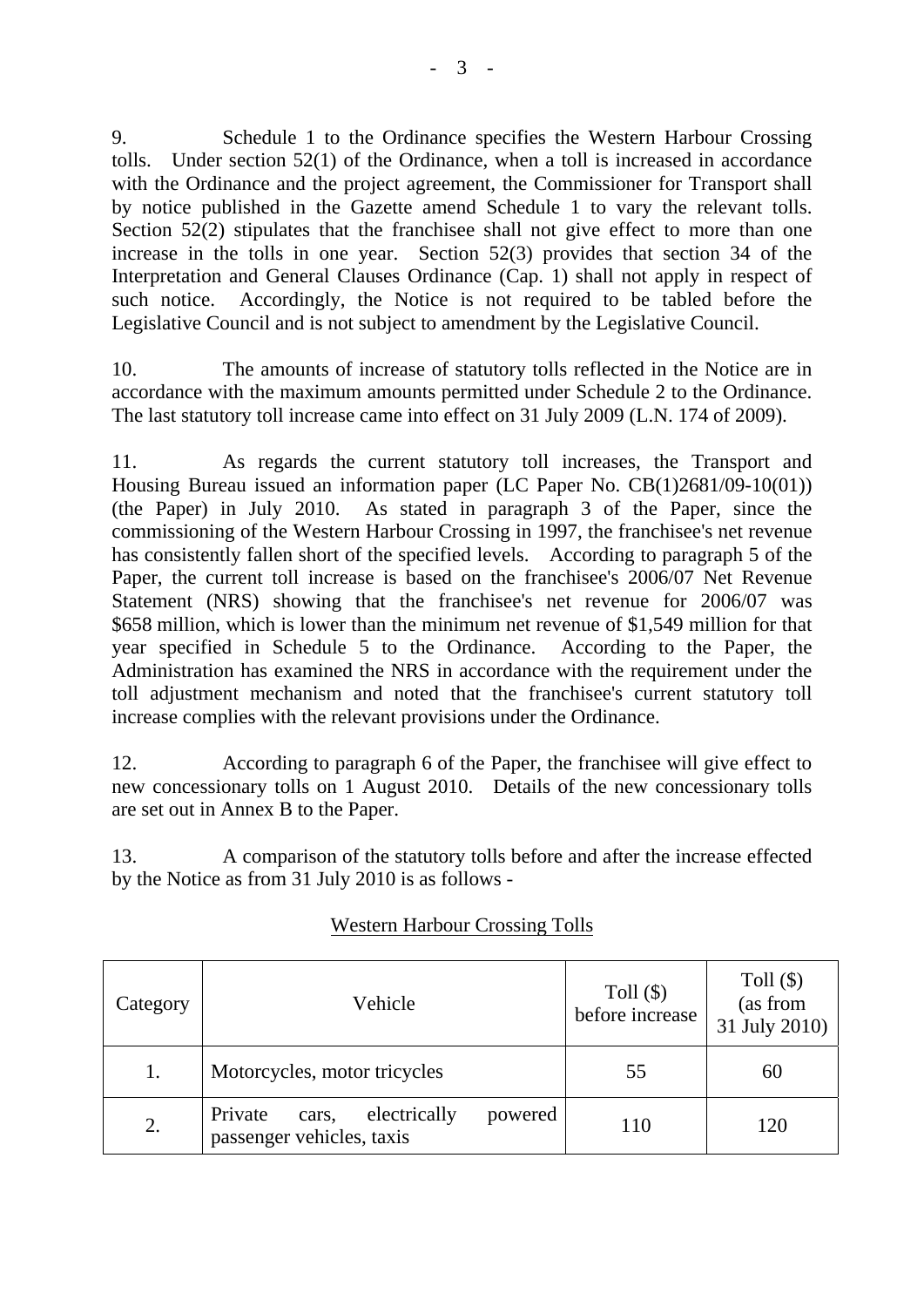| Category | Vehicle                                                                                                                                              | Toll $(\$)$<br>before increase | Toll $(\$)$<br>(as from<br>31 July 2010) |
|----------|------------------------------------------------------------------------------------------------------------------------------------------------------|--------------------------------|------------------------------------------|
| 3.       | Public and private light buses                                                                                                                       | 120                            | 130                                      |
| 4.       | (a) Light goods vehicles and special<br>purpose vehicles of a permitted gross<br>vehicle weight not exceeding 5.5<br>tonnes                          | 165                            | 180                                      |
|          | (b) In a vehicle specified in paragraph (a),<br>each additional axle in excess of 2                                                                  | 110                            | 120                                      |
| 5.       | (a) Medium goods vehicles and special<br>purpose vehicles of a permitted gross<br>vehicle weight exceeding 5.5 tonnes<br>but not exceeding 24 tonnes | 225                            | 245                                      |
|          | (b) In a vehicle specified in paragraph (a),<br>each additional axle in excess of 2                                                                  | 110                            | 120                                      |
| 6.       | (a) Heavy goods vehicles and special<br>purpose vehicles of a permitted gross<br>vehicle weight exceeding 24 tonnes                                  | 335                            | 365                                      |
|          | (b) In a vehicle specified in paragraph (a),<br>each additional axle in excess of 2                                                                  | 110                            | 120                                      |
| 7.       | Public and private single-decked buses                                                                                                               | 120                            | 130                                      |
| 8.       | Public and private double-decked buses                                                                                                               | 175                            | 190                                      |

14. The Panel on Transport was informed of the new statutory tolls of the Western Harbour Crossing through the Paper on 30 July 2010. The Panel has neither discussed nor been consulted on the new tolls.

# Changes in the format and visual design of L.N. 107

15. It is noted that changes have been made to the format and visual design (the new document design) of L.N. 107. The new document design is based on the proposed changes set out in an information paper issued by the Law Drafting Division of the Department of Justice (DOJ) in December 2009 (LC Paper No. CB(2)615/09-10(01)) (the Paper) and the Panel on Administration of Justice and Legal Services (AJLS Panel) was consulted on the Paper. According to the minutes of meeting of AJLS Panel held on 26 April 2010 (LC Paper No. CB(2)1887/09-10), the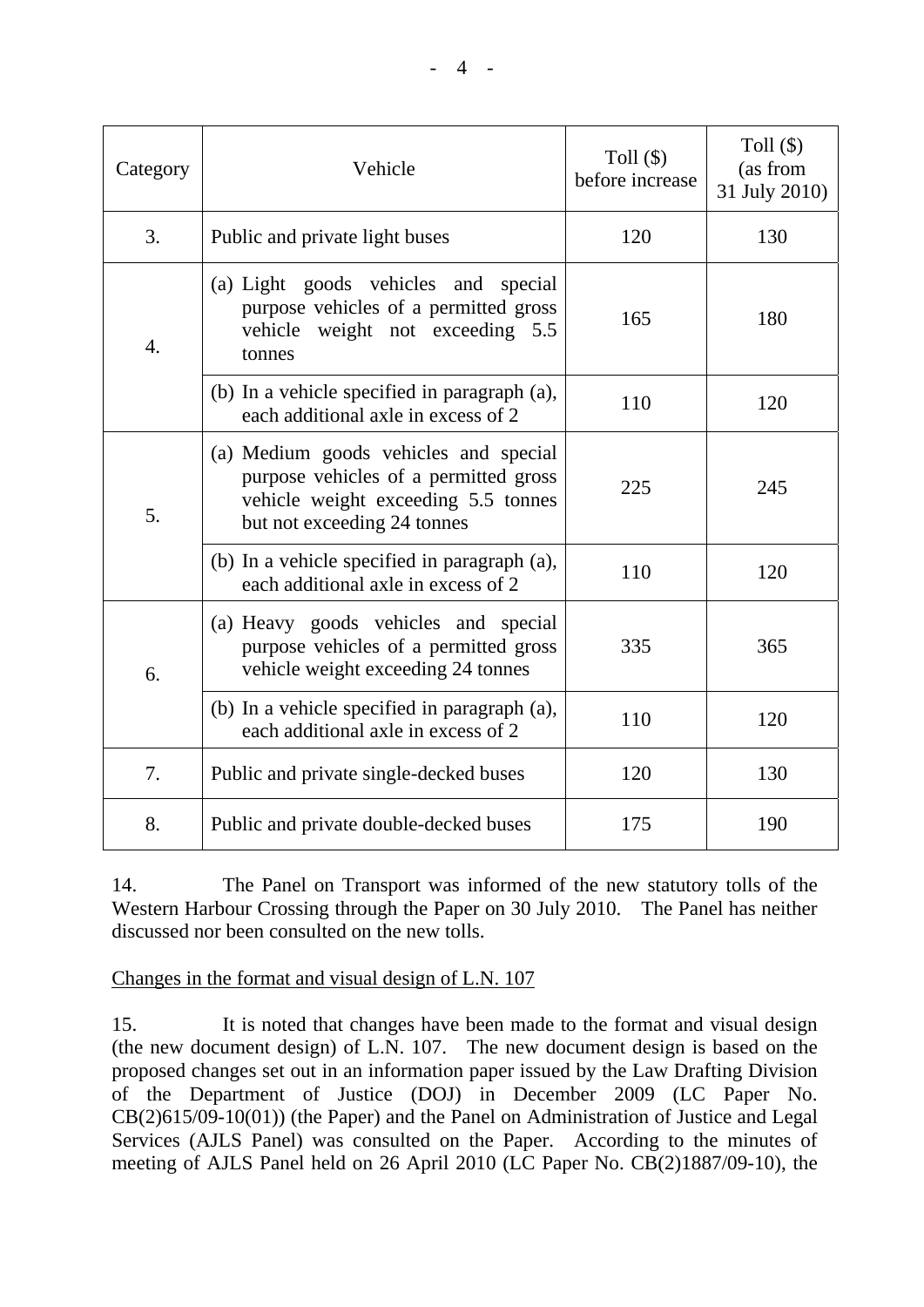Chairman, in concluding the relevant discussions, indicated that members in general supported the proposed changes to the document design of legislation. A letter from the Law Draftsman of DOJ to the Secretary General of the Legislative Council dated 7 July 2010 regarding the new document design was circulated to Members on 3 August 2010 (LC Paper No. CB(2)2148/09-10(01)).

16. DOJ issued a press release on 29 July 2010 indicating that although 15 July 2010 was designated as the cut off date for the implementation of the new document design, there are some yet to be gazetted legislative items prepared under the old format. Upon enquiry, Senior Law Clerk I confirmed that L.N. 106 was prepared before the cut off date and therefore is under the old format whereas L.N. 107 was prepared after the cut off date with the new document design.

- 17. The new document design of L.N. 107 has the following features
	- (a) a larger font size was used for the main texts. The font sizes for other parts of L.N. 107 were adjusted to reflect the organizational hierarchy;
	- (b) wider line spacing between paragraphs;
	- (c) replacing current out-denting of the text of sections by indenting to align with the section headings;
	- (d) adding an operative provision (section 2 of L.N. 107);
	- (e) restructuring the amending provision (section 3 of L.N. 107);
	- (f) providing more information in the header on every page such as the title of the document and the number of the first section or the relevant description starting in that page and separating the header of pages from the main text by a continuous line;
	- (g) adding a separator (i.e. a line in the centre of a page) immediately following the end of L.N. 107 before its explanatory note; and
	- (h) making corresponding changes to the Chinese text of L.N. 107.

### *Concluding observation*

18. Upon enquiry, the Administration indicated that LegCo Briefs will be issued in respect of the above items of subsidiary legislation.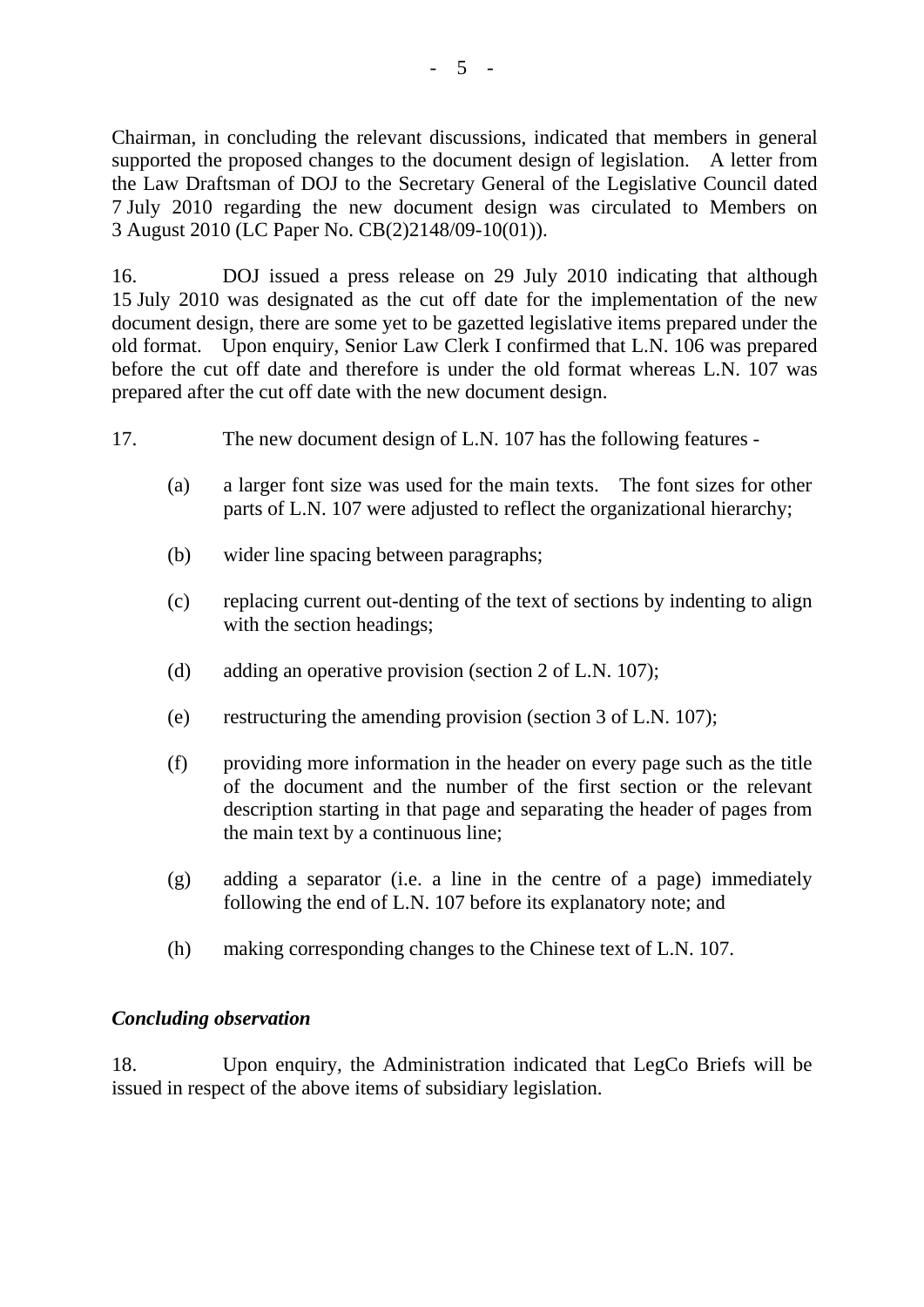19. No difficulties have been identified in the legal or drafting aspects of the above items of subsidiary legislation.

Prepared by

LO Wing-yee, Winnie Assistant Legal Adviser Legislative Council Secretariat 9 August 2010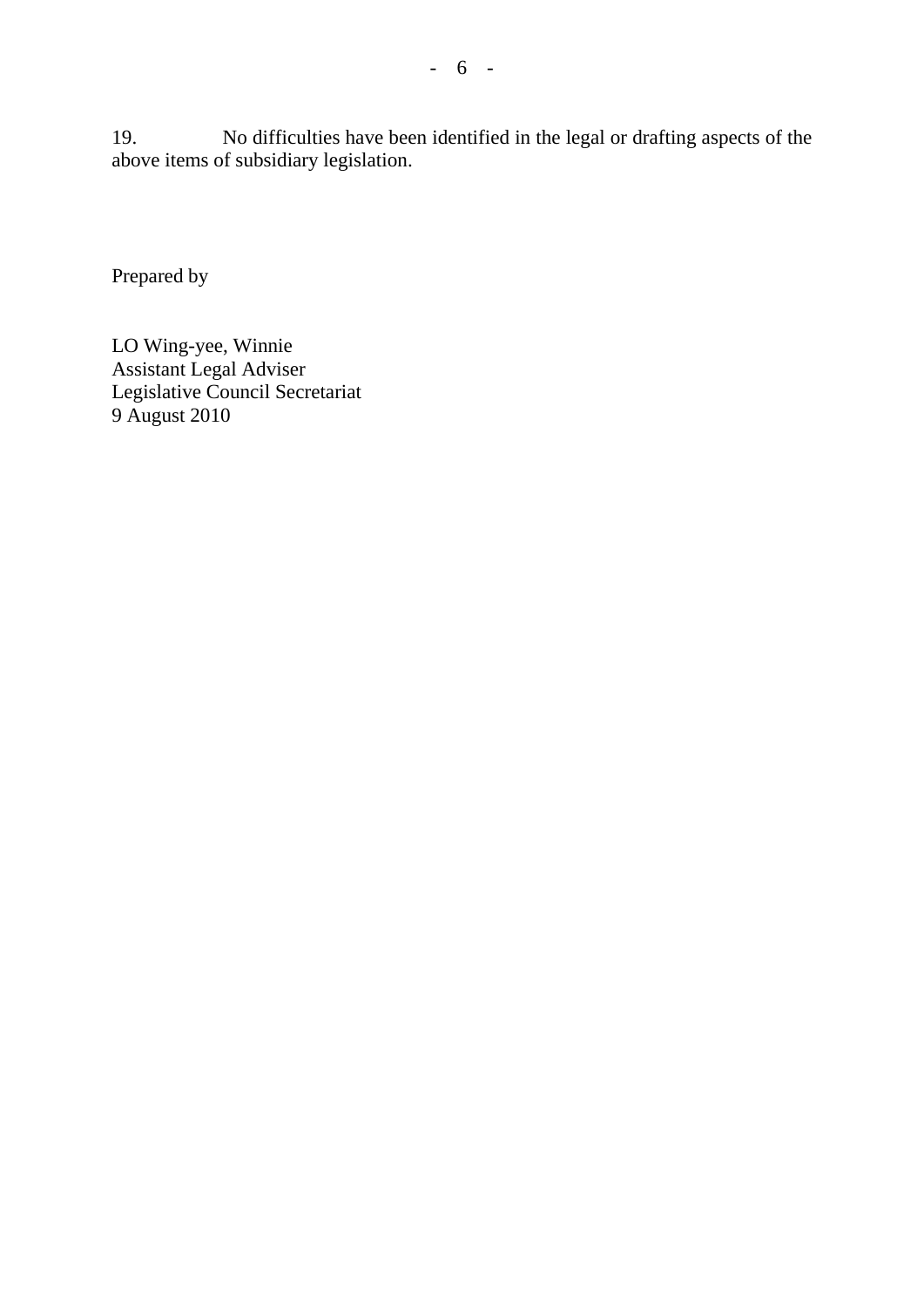立法會

# *Legislative Council*

LC Paper No. LS88/09-10(01)

# **Legal Service Division Report on Subsidiary Legislation Gazetted on 6 August 2010**

| Date of tabling in LegCo | $\div$ 13 October 2010                                                                              |
|--------------------------|-----------------------------------------------------------------------------------------------------|
|                          | <b>Amendment to be made by :</b> 10 November 2010 (or 1 December 2010 if<br>extended by resolution) |

# **Mutual Legal Assistance in Criminal Matters (Italy) Order (Commencement) Notice (L.N. 108)**

 By this Commencement Notice made under section 1 of the Mutual Legal Assistance in Criminal Matters (Italy) Order (Cap. 525 sub. leg. G) (the Italy Order), the Secretary for Security appoints 14 August 2010 as the day on which the Italy Order came into operation.

2. The Italy Order was made by the Chief Executive in Council pursuant to section 4(1) of the Mutual Legal Assistance in Criminal Matters Ordinance (Cap. 525), with the approval of the Legislative Council (LegCo) on 19 January 2000, to implement the bilateral arrangements (the Agreement) for mutual legal assistance in criminal matters between Hong Kong and Italy. The Italy Order was published in the Gazette on 21 January 2000. According to Article XIX(1) of the Agreement, the Agreement will enter into force 30 days after the date on which the parties have notified each other in writing that their respective requirements for the entry into force of the Agreement have been complied with.

3. Upon our enquiry as to the reason for taking 10 years to commence the Italy Order since its approval by LegCo in 2000, the Administration explained that it notified the Italian side on 26 January 2000 that the Agreement had been endorsed by LegCo on 19 January 2000. Subsequently, the Administration issued letters to the Italian side in March 2004, October 2004, November 2005, July 2008, February 2009 and July 2010 seeking an update on the progress of its ratification of the Agreement. All along, the Administration was informed that the ratification process was pending -----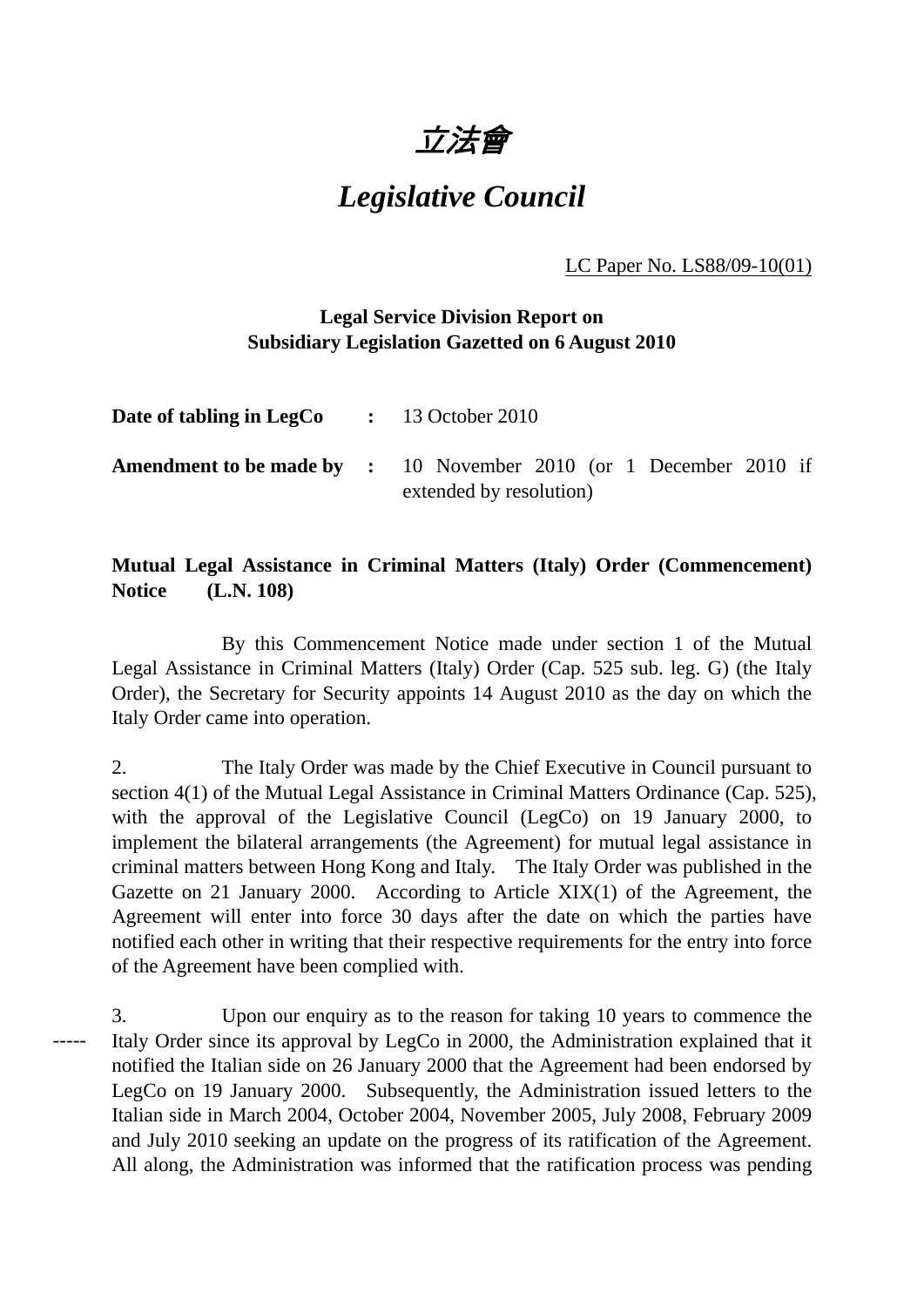completion. After receiving notice from Italy on 15 July 2010 that their ratification of the Agreement had been completed, the Administration proceeded to bring the Italy Order into operation on 14 August 2010.

4. Members may recall that on 2 June 2010, the Director of Administration (the Director) wrote to the Clerk to the House Committee agreeing to issue LegCo briefs on all subsidiary legislation with the exception of commencement notices, in respect of which the bureaux concerned would consider issuing LegCo briefs on a need basis. On the need for a LegCo brief on the Commencement Notice, Security Bureau has explained to us that according to the established practice, they normally do not issue a LegCo Brief on the Commencement Notice. It further noted that the legislative progress may vary from one jurisdiction to another and that the Italy Order and the Agreement were thoroughly examined by LegCo during their passage.

5. There are no legal or drafting difficulties identified in relation to the Commencement Notice.

Encl

Prepared by

LAM Ping-man, Stephen Assistant Legal Adviser Legislative Council Secretariat 23 August 2010

LS/S/35/09-10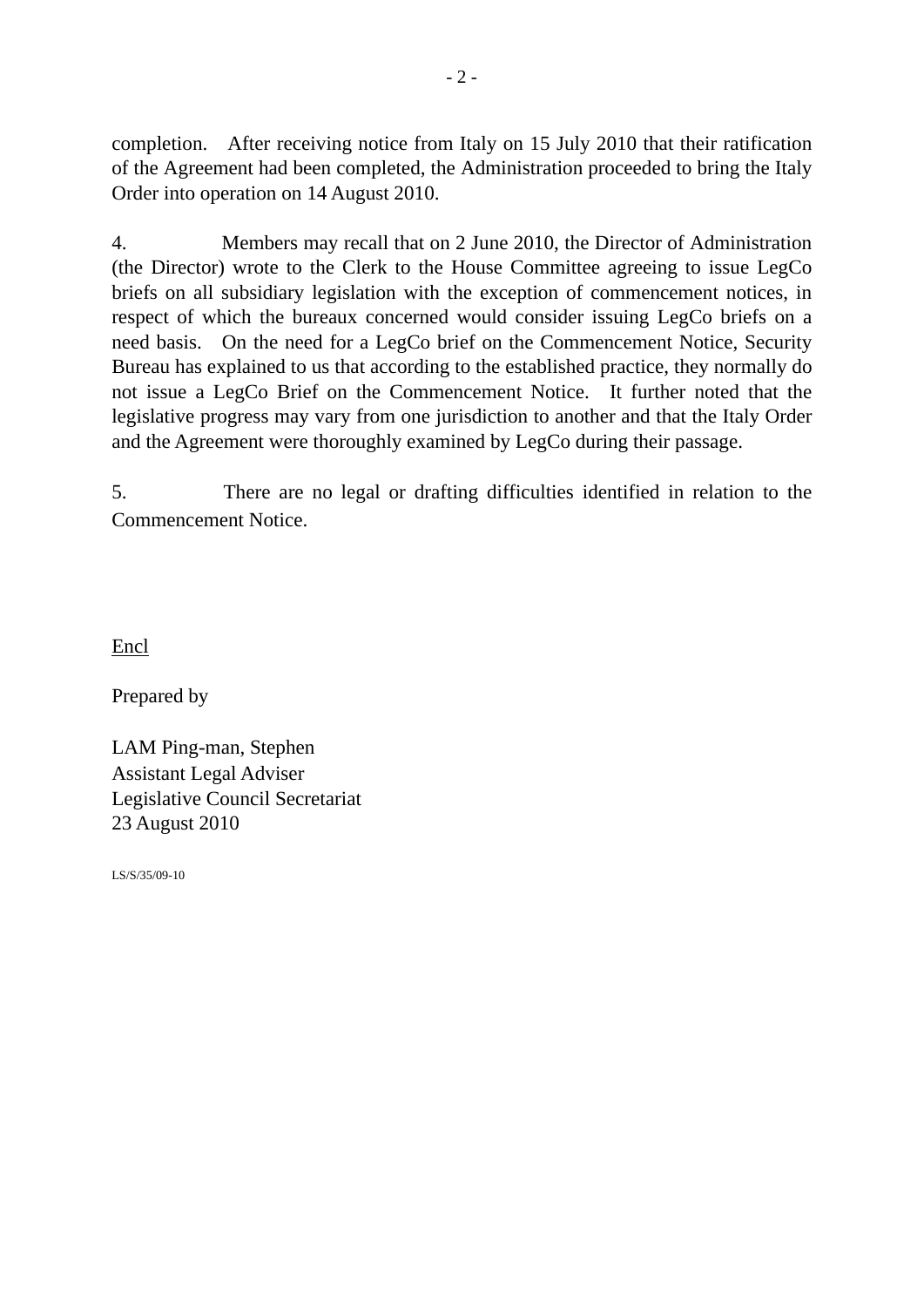#### 政 府 總 部

香港下亞厘畢 渞



#### **GOVERNMENT SECRETARIAT**

LOWER ALBERT ROAD **HONG KONG** 

SBCR 13/22/581/87 Pt. 3 本函檔號 OUR REE:

來函檔號 YOUR REF.: 電話號碼: TEL NO.: 28103523 傳真號碼: FAX NO.: 2524 3762

來函傳真: YOUR FAX: 2877 5029

BY FAX 16 August 2010

Mr Stephen Lam **Assistant Legal Advisor** Legislative Council Secretariat Legislative Council Building 8 Jackson Road, Central

Dear Mr Lam,

# Mutual Legal Assistance in Criminal Matters (Italy) Order (Commencement) Notice (L.N. 108 of 2010)

Thank you for your letter dated 12 August 2010 on the above subject.

The Mutual Legal Assistance (MLA) in Criminal Matters (Italy) Order (the Order) and the MLA Agreement between Hong Kong and Italy (the Agreement) at Schedule 1 of the Order were scrutinized and passed by the Legislative Council on 19 January 2000. As stipulated in paragraph 1 of the Order and paragraph 7 of the Legislative Council Brief dated 30 December 1999, the Order shall come into operation on a day to be appointed by the Secretary for Security by notice in the Gazette. According to Article 19(1) of the Agreement, the day should be thirty days after the date on which Hong Kong and Italy inform each other of the fulfilment of their respective requirement of the entry into force of the Agreement.

We notified the Italian side on 26 January 2000 that the Agreement had been endorsed by the Legislative Council on 19 January 2000. Following this, we issued letters to the Italian side in March 2004, October 2004, November 2005, July 2008, February 2009 and July 2010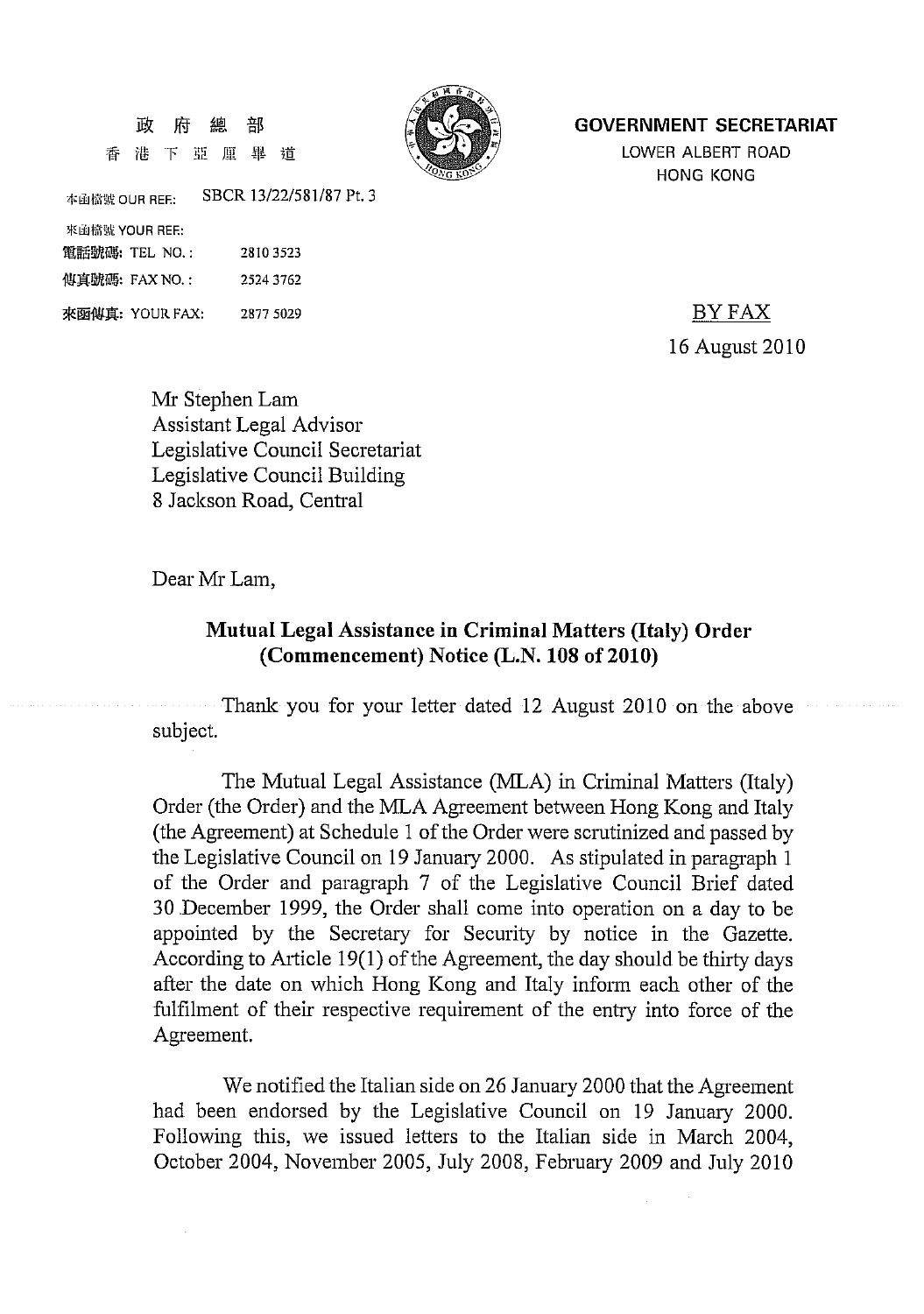seeking an update on the progress of their ratification of the Agreement. All along, we were informed that the ratification process was pending completion. On 15 July 2010, we received notice from Italy that their ratification of the Agreement had been completed. The Order was brought into operation on 14 August 2010 through a Commencement Notice published in the Gazette by the Secretary for Security on 6 August 2010.

The established practice is that we normally do not issue a Legislative Council Brief on the Commencement Notice. We note that the legislative progress may vary from one jurisdiction to another and that the Order and the Agreement were thoroughly examined by the Legislative Council during their passage.

Yours sincerely,

(Ms Veronica Wong) for Secretary for Security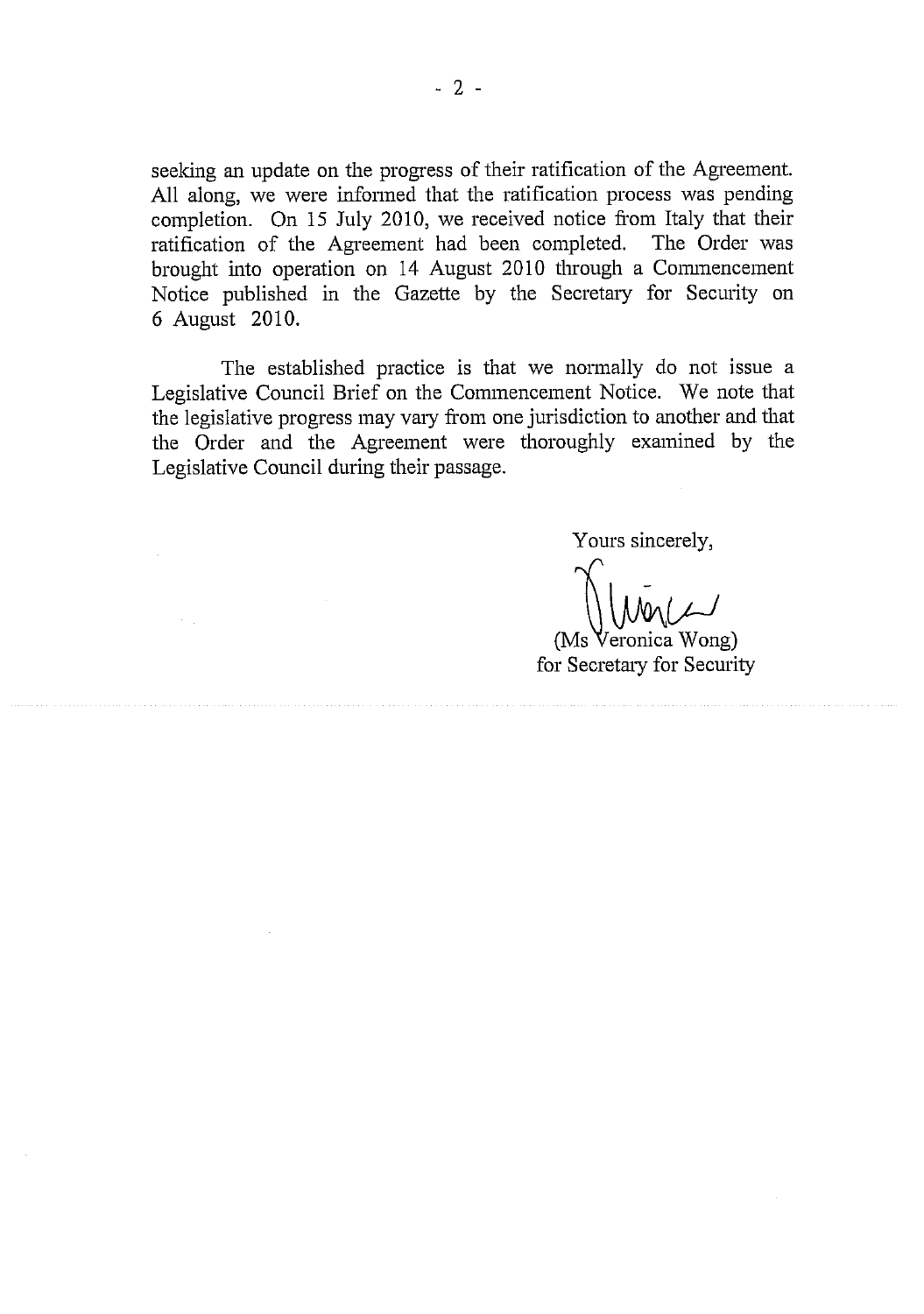

LC Paper No. LS91/09-10(01)

# **Legal Service Division Report on Subsidiary Legislation Gazetted on 3 September 2010**

# **LEGAL NOTICE NOT REQUIRED TO BE TABLED AND NOT SUBJECT TO AMENDMENT**

# **Tai Lam Tunnel and Yuen Long Approach Road Ordinance (Cap. 474) Tai Lam Tunnel and Yuen Long Approach Road Ordinance (Amendment of Schedule 1) Notice 2010 (L.N. 109)**

 The Tai Lam Tunnel and Yuen Long Approach Road Ordinance (Cap. 474) (the Ordinance) provides for a specified toll adjustment mechanism in respect of the Tai Lam Tunnel and Yuen Long Approach Road. Under section 39(1) of the Ordinance, the franchisee (Route 3 (CPS) Company Limited) may give effect to toll increases on each of the three specified dates (i.e. 1 January 2003, 1 January 2010 and 1 January 2017) referred to in Schedule 3. However, under section 40(1), if the franchisee's actual net revenue (ANR) for any year, which is not a year ending immediately before a specified date, is less than the minimum estimated net revenue (MENR) for that year as specified in Schedule 4 to the Ordinance, the franchisee may apply to the Secretary for Transport and Housing (the Secretary) to give effect to the next anticipated toll increase. Under section 42(1), where the franchisee has given effect to all the anticipated toll increases pursuant to section 39(1) or 40(1) and its ANR for any year occurring before the expiry of the franchise period is less than its MENR for that year, the franchisee may apply to the Secretary to give effect to an additional toll increase<sup>1</sup>. The maximum levels of increase in respect of different categories of vehicles are specified in Schedule 2 to the Ordinance.

2. Schedule 1 to the Ordinance specifies the Tai Lam Tunnel and Yuen Long Approach Road Tolls. Under section 45(1), where a toll is increased under the Ordinance, the Commissioner for Transport shall by notice published in the Gazette amend Schedule 1. Section 45(2) stipulates that the franchisee shall not give effect to more than one increase in the tolls in one year. Section 45(3) provides that section 34 of the Interpretation and General Clauses Ordinance (Cap. 1) shall not apply in respect of such notice. Accordingly, the Notice is not required to be tabled before the Legislative Council and is not subject to amendment by the Legislative Council.

-

 $1$  According to paragraph 8 of the LegCo Brief, as from 19 June 2005, the franchisee has given effect to all the anticipated toll increases and created four additional toll increases. The current statutory toll increase under the Notice is the  $5<sup>th</sup>$  additional toll increase.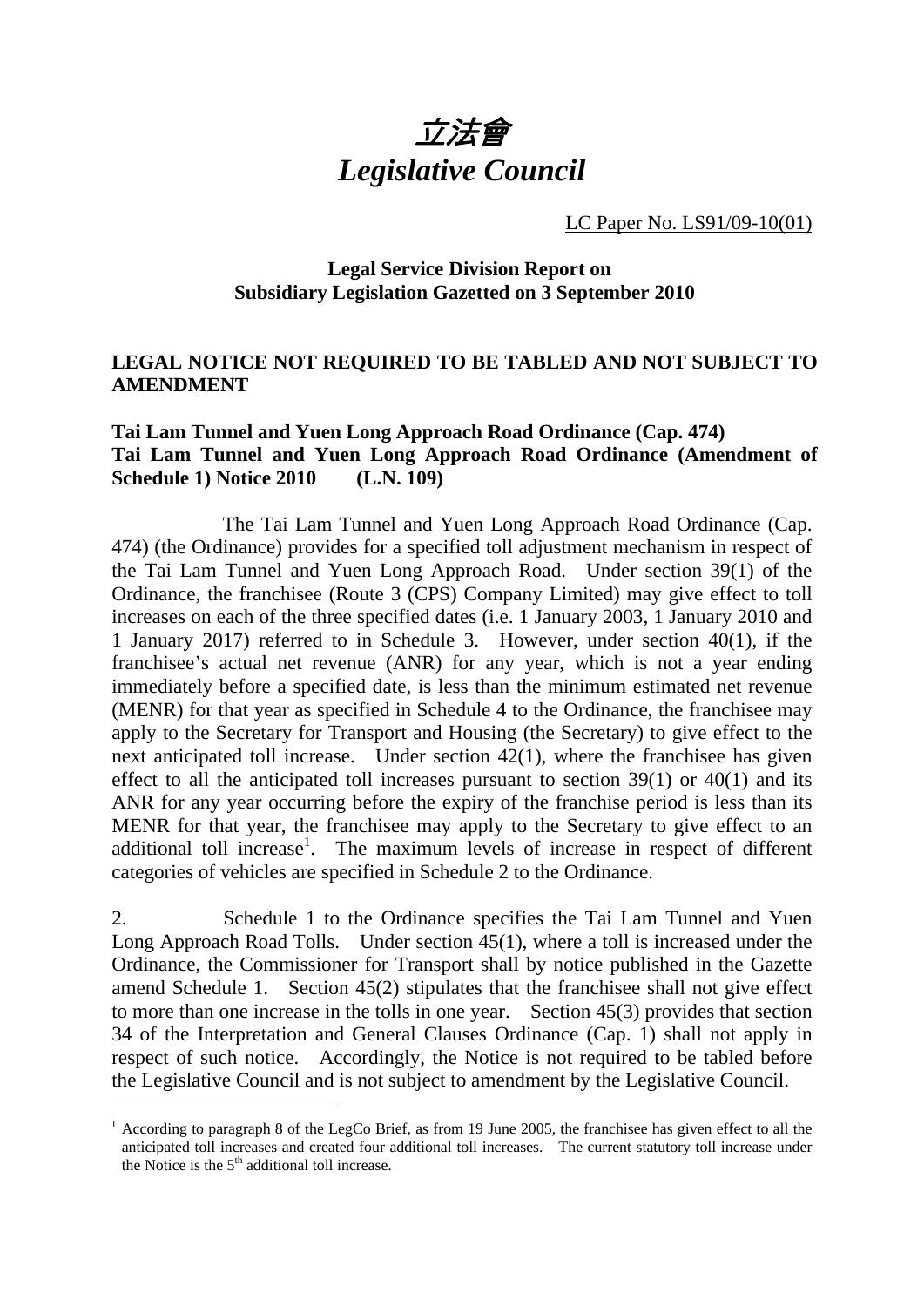3. This Notice, which came into operation on 4 September 2010, replaces Schedule 1 to the Ordinance with a new Schedule 1 to reflect the increase of tolls effected under section 42 of the Ordinance. The amounts of increase are in accordance with the maximum amounts permitted under Schedule 2 to the Ordinance. The last statutory toll increase came into effect on 1 August 2009 (L.N. 173 of 2009).

4. A comparison of the statutory tolls before the increase effected by the Notice and with effect from 4 September 2010 is as follows -

| Category         | Vehicle                                                                                                                                                 | Toll $(\$)$<br>before increase | Toll $(\$)$<br>(as from<br>4 September 2010) |
|------------------|---------------------------------------------------------------------------------------------------------------------------------------------------------|--------------------------------|----------------------------------------------|
| 1.               | Motorcycles, motor tricycles                                                                                                                            | 45                             | 50                                           |
| 2.               | Private cars, electrically powered<br>passenger vehicles, taxis                                                                                         | 50                             | 55                                           |
| 3.               | Public and private light buses                                                                                                                          | 135                            | 150                                          |
| $\overline{4}$ . | (a) Light goods vehicles<br>and<br>special purpose vehicles of a<br>permitted gross vehicle weight<br>not exceeding 5.5 tonnes                          | 135                            | 150                                          |
|                  | a vehicle specified<br>$(b)$ In<br>in<br>paragraph (a), each additional<br>axle in excess of 2                                                          | 55                             | 60                                           |
| 5.               | (a) Medium goods vehicles and<br>special purpose vehicles of a<br>permitted gross vehicle weight<br>exceeding 5.5 tonnes but not<br>exceeding 24 tonnes | 145                            | 160                                          |
|                  | (b) In a vehicle specified<br>in<br>paragraph (a), each additional<br>axle in excess of 2                                                               | 55                             | 60                                           |
| 6.               | (a) Heavy goods vehicles<br>and<br>special purpose vehicles of a<br>permitted gross vehicle weight<br>exceeding 24 tonnes                               | 165                            | 180                                          |
|                  | specified<br>a vehicle<br>in<br>$(b)$ In<br>paragraph (a), each additional<br>axle in excess of 2                                                       | 55                             | 60                                           |

## Tai Lam Tunnel and Yuen Long Approach Road Tolls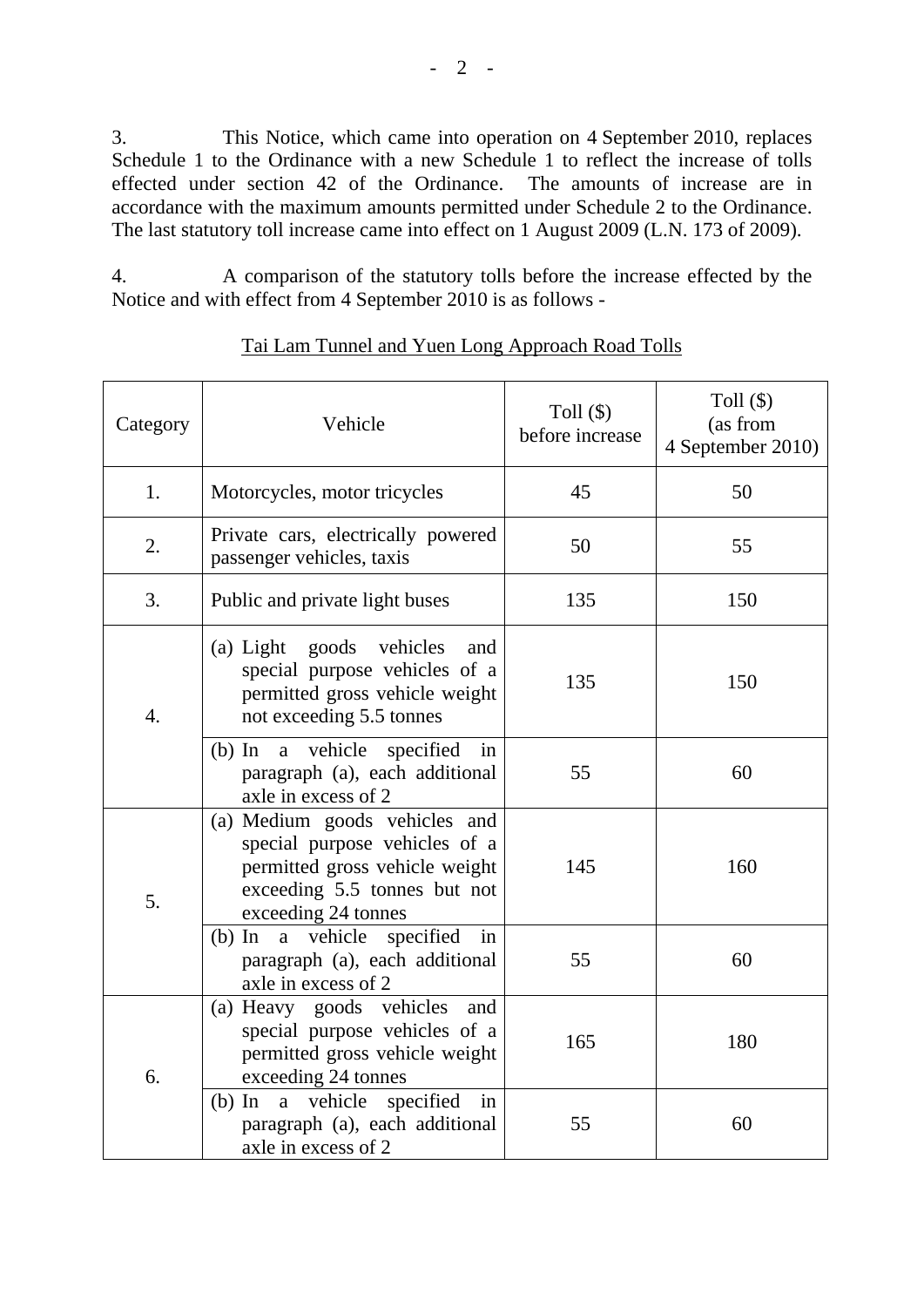| Category | Vehicle                                   | Toll $(\$)$<br>before increase | Toll $(\$)$<br>(as from<br>4 September 2010) |
|----------|-------------------------------------------|--------------------------------|----------------------------------------------|
| 7.       | Public and private single-decked<br>buses | 135                            | 150                                          |
| 8.       | Public and private double-decked<br>buses | 150                            | 165                                          |

5. As stated in paragraph 3 of the LegCo Brief issued by the Transport and Housing Bureau in September 2010 (File Ref: THB(T)CR 19/3/5591/91), since the operation of the Tai Lam Tunnel and Yuen Long Approach Road in 1998, the franchisee's net revenue has consistently fallen short of the specified levels. The current toll increase is based on the franchisee's 2005/06 Net Revenue Statement (NRS) submitted in August 2005 showing that the franchisee's net revenue for 2005/06 was \$420 million, which is lower than the minimum net revenue of \$877 million for that year specified in Schedule 4 to the Ordinance. According to the LegCo Brief, the Administration has examined the NRS in accordance with the requirement under the toll adjustment mechanism and noted that the franchisee's current statutory toll increase complies with the relevant provisions under the Ordinance. Notwithstanding the statutory toll increase with effect from 4 September 2010, according to paragraph 9 of the LegCo Brief, the franchisee has indicated that it will offer concessions to all types of vehicles so that the current toll levels will be maintained. Therefore, there is no actual increase of the tolls. Details of the new statutory and concessionary tolls as compared with the current tolls are set out in Annex D to the LegCo Brief.

6. The Panel on Transport has not discussed the new statutory tolls under the Notice.

7. No difficulties have been identified in the legal and drafting aspects of the Notice.

Prepared by

LO Wing-yee, Winnie Assistant Legal Adviser Legislative Council Secretariat 6 September 2010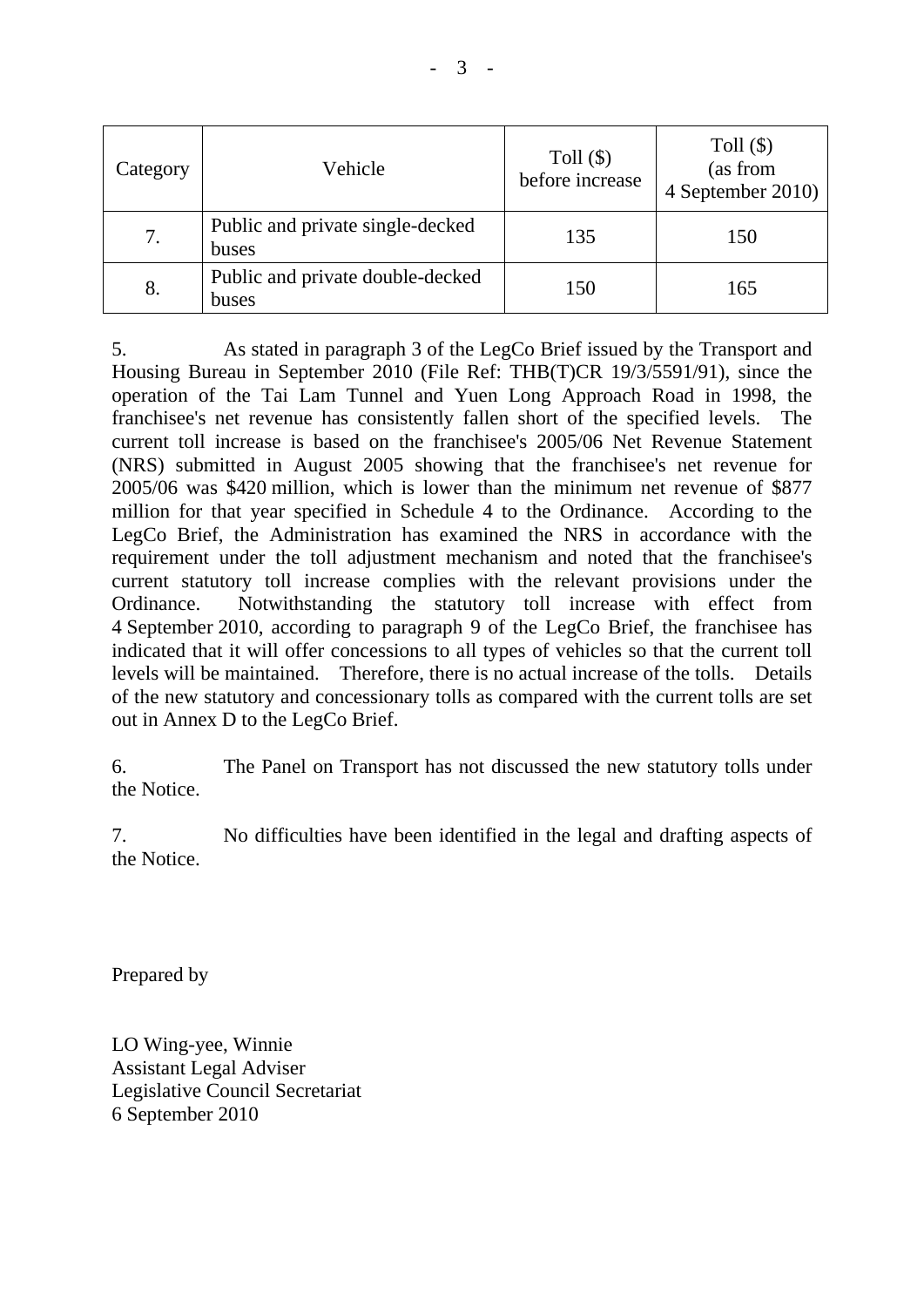

LC Paper No. LS92/09-10(01)

# **Legal Service Division Report on Subsidiary Legislation Gazetted on 24 September 2010**

| <b>Date of tabling in LegCo</b> $\qquad$ : 13 October 2010 |                                                                                                     |
|------------------------------------------------------------|-----------------------------------------------------------------------------------------------------|
|                                                            | <b>Amendment to be made by :</b> 10 November 2010 (or 1 December 2010 if<br>extended by resolution) |

# **Toys and Children's Products Safety Ordinance (Cap. 424) Toys and Children's Products Safety Ordinance (Amendment of Schedule 2) Notice 2010 (L.N. 110)**

1. The Toys and Children's Products Safety Ordinance (Cap. 424) (the Ordinance) provides for safety standards for children's toys and safety standards for specified chattels used in association with children, and to provide for other powers to enhance the safety of children. The Toys and Children's Products Safety (Amendment) Ordinance 2010 (5 of 2010) (the Amendment Ordinance) amended the Ordinance by, among other things, adding a new Schedule 2, namely, "Children's Product Standards". The Amendment Ordinance came into operation on 1 April 2010 (L.N. 29 of 2010). Schedule 2 provides for operative standards for children's products, which are international standards or standards adopted by major economies. Under the combined effect of the definition of "Children's Product Standard" in section 2 and section 5 (relating to the requirement that children's product must comply with children's product standards) of the Ordinance, no person shall manufacture, import or supply a children's product unless the product complies with all the requirements contained in at least one children's product standard specified in Schedule 2 or if the standard is amended, as so amended. The Secretary for Commerce and Economic Development may, by notice published in the Gazette, amend Schedule 2 (section 37 of the Ordinance).

2. There are 12 types of children's products listed in Schedule 2 with specified standards. The Amendment Notice updates the standards specified for the following six types of products –

- (a) baby walking frames;
- (b) child safety barriers for domestic use;
- (c) children's cots for domestic use;
- (d) children's paints;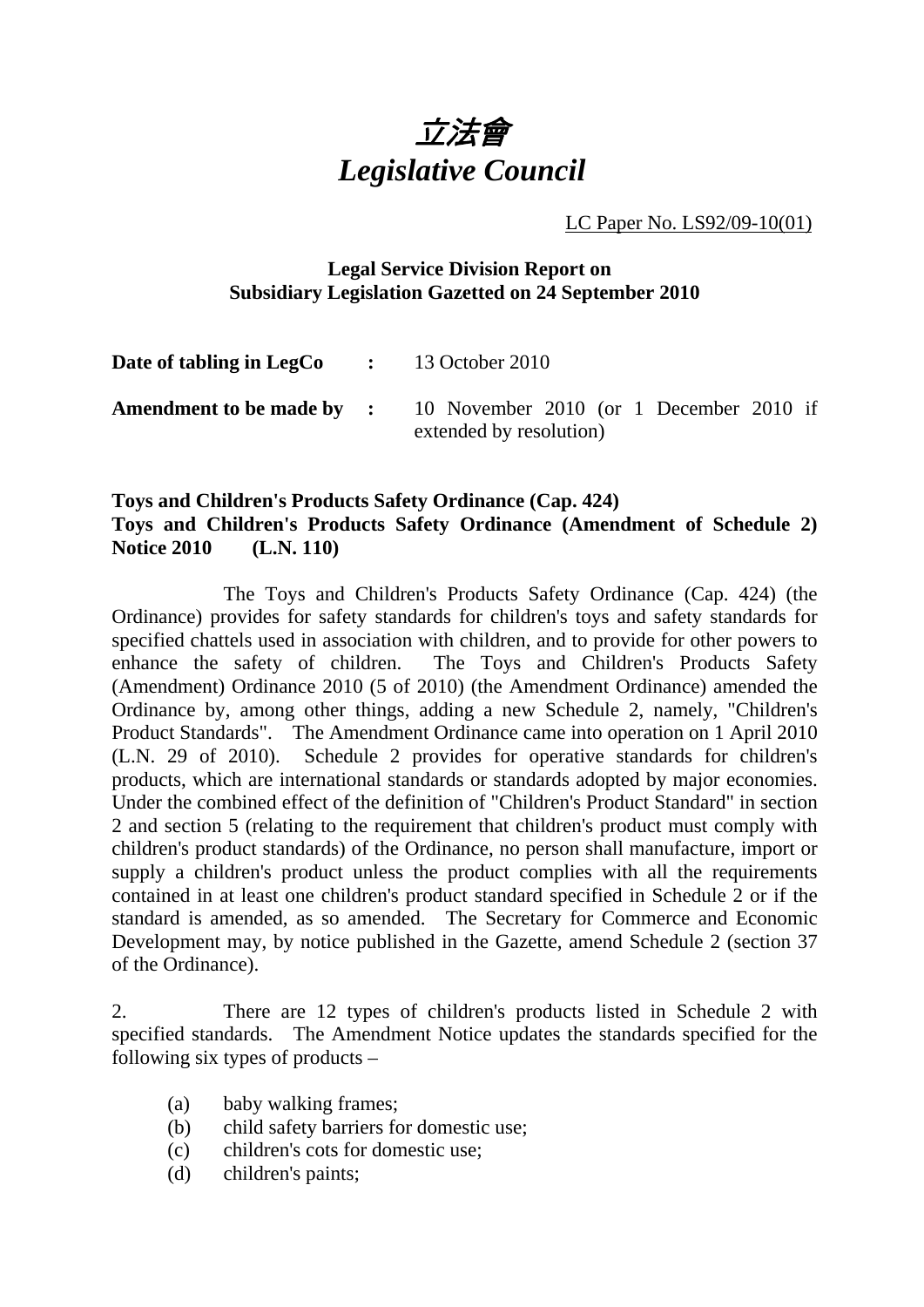- (e) playpens for domestic use; and
- (f) wheeled child conveyances.

3. Members may refer to the LegCo Brief (ref: CITB CR 08/18/3) issued by the Commerce, Industry and Tourism Branch of the Commerce and Economic Development Bureau in September 2010 for the background about the Amendment Notice. The major changes with respect to these six types of children's products are set out in Annex B to the LegCo Brief.

4. The Amendment Notice has not been referred to any LegCo Panel. According to the Administration, consultations with major trade associations and organizations advocating children welfare were conducted in May 2010. In response to the concerns about the frequency of updates and the need for a reasonable grace period, the Administration has proposed that the updates take effect on 1 December 2010 (paragraph 7 of LegCo Brief).

5. Under section 1 of the Amendment Notice, the Amendment Notice will come into operation on 1 December 2010.

# **LEGAL NOTICES NOT REQUIRED TO BE TABLED AND NOT SUBJECT TO AMENDMENT**

# **United Nations Sanctions Ordinance (Cap. 537) United Nations Sanctions (Eritrea) Regulation (L.N. 111)**

6. The United Nations Sanctions (Eritrea) Regulation (the Eritrea) Regulation) was made by the Chief Executive under section 3 of the United Nations Sanctions Ordinance (Cap. 537) (the Ordinance) on the instruction of the Ministry of Foreign Affairs of the People's Republic of China and after consultation with the Executive Council to give effect to the decision of the Security Council of the United Nations (UNSC) in Resolution 1907 (2009) as adopted by UNSC on 23 December 2009. According to Resolution 1907 (2009), UNSC expressed concern that Eritrea has provided political, financial and logistical support to armed groups engaged in undermining peace and reconciliation in Somalia and regional stability.

- 7. The Eritrea Regulation prohibits
	- (a) the supply, sale, transfer or carriage of arms or related materiel to Eritrea or certain persons;
	- (b) the provision of certain assistance or training in certain circumstances;
	- (c) the procurement of certain items, assistance or training from Eritrea or a person connected with Eritrea;